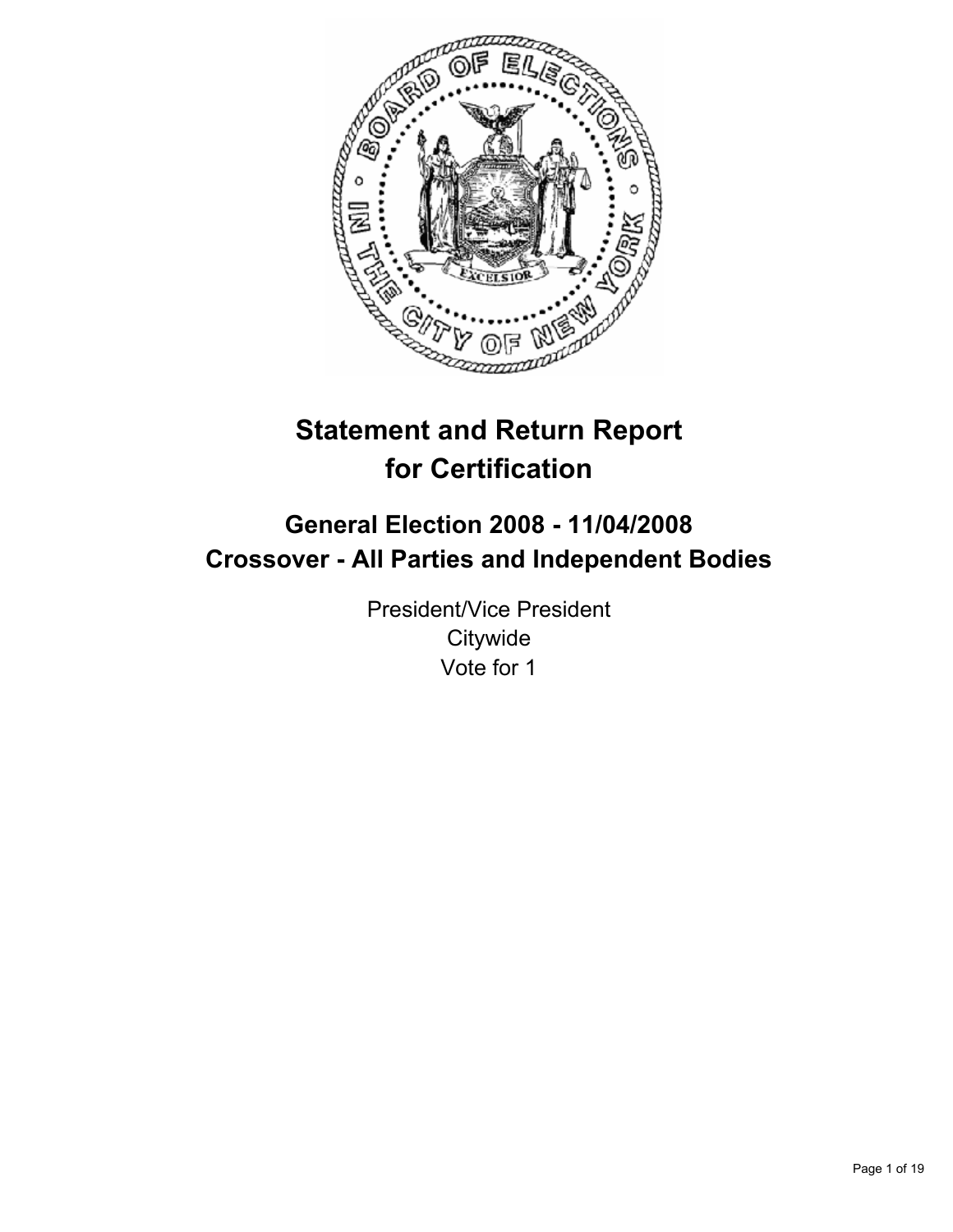

| PUBLIC COUNTER                                           | 597,937          |
|----------------------------------------------------------|------------------|
| <b>EMERGENCY</b>                                         | 4,768            |
| ABSENTEE/MILITARY                                        | 27,461           |
| <b>FEDERAL</b>                                           | 13,721           |
| <b>SPECIAL PRESIDENTIAL</b>                              | 0                |
| <b>AFFIDAVIT</b>                                         | 29,679           |
| <b>Total Ballots</b>                                     | 673,566          |
| BARACK OBAMA / JOE BIDEN (DEMOCRATIC)                    | 554,974          |
| JOHN MCCAIN / SARAH PALIN (REPUBLICAN)                   | 82,666           |
| JOHN MCCAIN / SARAH PALIN (INDEPENDENCE)                 | 5,170            |
| JOHN MCCAIN / SARAH PALIN (CONSERVATIVE)                 | 2,070            |
| BARACK OBAMA / JOE BIDEN (WORKING FAMILIES)              | 17,152           |
| ROGER CALERO / ALYSON KENNEDY (SOCIALIST WORKERS)        | 252              |
| GLORIA LA RIVA / EUGENE PURYEAR (SOCIALISM & LIBERATION) | 110              |
| CYNTHIA MCKINNEY / ROSA CLEMENTE (GREEN)                 | 1,288            |
| BOB BARR / WAYNE A ROOT (LIBERTARIAN)                    | 1,377            |
| RALPH NADER / MATT GONZALEZ (POPULIST)                   | 2,186            |
| CHUCK BALDWIN (OFFICIAL WRITE-IN)                        | 18               |
| ADAM ERMANIS (WRITE-IN)                                  | 1                |
| ADAM SULLIVAN (WRITE-IN)                                 | 1                |
| AL GORE/ HILLARY CLINTON (WRITE-IN)                      | 1                |
| AL GORE/JOE LIBERMAN (WRITE-IN)                          | 1                |
| ALAN KEYES (WRITE-IN)                                    | 1                |
| ALAN KEYES/MIKE HUCKABEE (WRITE-IN)                      | 1                |
| ANTONIO ARTAUD (WRITE-IN)                                | 1                |
| <b>BARACK OBAMA (WRITE-IN)</b>                           | 1                |
| BARACK OBAMA/ HILLARY CLINTON (WRITE-IN)                 | 1                |
| BARACK OBAMA/DEBORAH STAPLES (WRITE-IN)                  | 1                |
| BILL BRADLEY (WRITE-IN)                                  | 1                |
| BILL RICHARDSON (WRITE-IN)                               | 1                |
| BILL RICHARDSON/ RALPH NADAR (WRITE-IN)                  | 1                |
| BILL VAN AUKEN (WRITE-IN)                                | $\overline{2}$   |
| BJ LAWSON (WRITE-IN)                                     | 1                |
| <b>BOB BAR (WRITE-IN)</b>                                | 1                |
| <b>BOB BARR (WRITE-IN)</b>                               | 1                |
| <b>BOBB BARR (WRITE-IN)</b>                              | 2                |
| <b>BOBB BAW (WRITE-IN)</b>                               | 1                |
| BORIS ZIBLERMAN/ DONALD DUCK (WRITE-IN)                  | 1                |
| BRIAN C. WASHINGTON (WRITE-IN)                           | 1                |
| CAROLYN TIERNEY (WRITE-IN)                               | 1                |
| CHARLES BALDWIN (WRITE-IN)                               | 1                |
| CHUCK BALDWIN/ DARRELL CASTLE (WRITE-IN)                 | 1                |
| COLIN POWELL (WRITE-IN)                                  | $\boldsymbol{2}$ |
| COLIN POWELL/ JOSEPH BIDEN (WRITE-IN)                    | 1                |
| CONSTITUTION PARTY CANDIDATE (WRITE-IN)                  | 1                |
| CYNTHIA MCKINNEY (WRITE-IN)                              | 3                |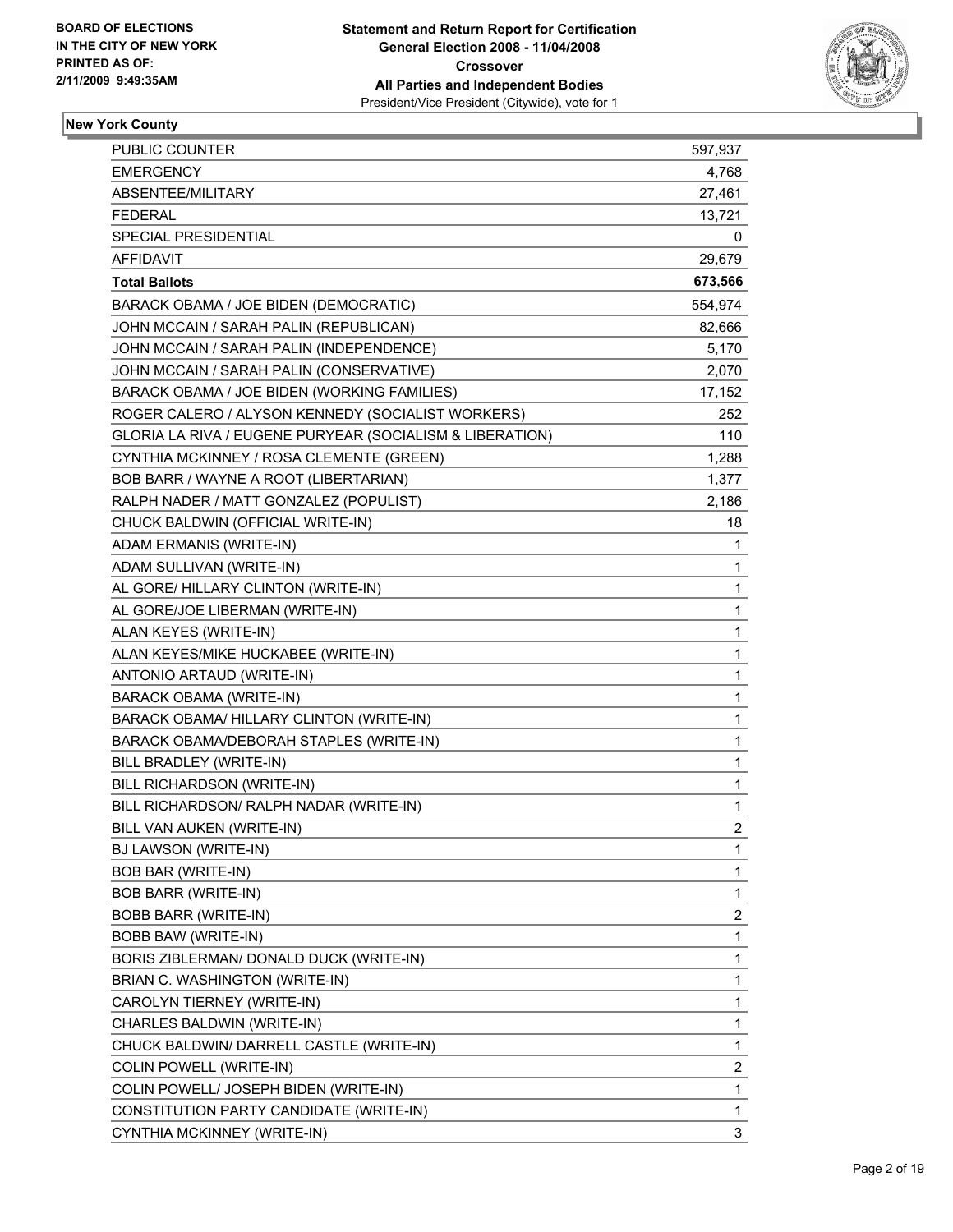

| DANIEL LIPSMAN (WRITE-IN)                                    | $\mathbf{1}$   |
|--------------------------------------------------------------|----------------|
| DENIS KUCINICH (WRITE-IN)                                    | 1              |
| DENNIS F. DURANTE (WRITE-IN)                                 | 1              |
| DENNIS J. KUCINICH (WRITE-IN)                                | $\mathbf 1$    |
| DENNIS KUCINICH (WRITE-IN)                                   | $\overline{c}$ |
| DIANA L. TAYLOR (WRITE-IN)                                   | 1              |
| DR. JOYCE BROTHERS (WRITE-IN)                                | $\mathbf{1}$   |
| EDWARD N. SCHWARZ YOUTH INTERNATIONAL PARTY (WRITE-IN)       | 1              |
| FRANK MCENULTY/ PATRICIA RUBACKY (WRITE-IN)                  | 1              |
| <b>GARY KUNKEL (WRITE-IN)</b>                                | 1              |
| <b>GORE/ CLINTON (WRITE-IN)</b>                              | $\mathbf{1}$   |
| <b>GRACE MENG (WRITE-IN)</b>                                 | 1              |
| HILARY CLINTON (WRITE-IN)                                    | $\mathbf{1}$   |
| HILARY CLINTON/ DENNIS KUCINICH (WRITE-IN)                   | $\mathbf{1}$   |
| HILARY RODMAN CLINTON (WRITE-IN)                             | $\mathbf{1}$   |
| HILLARY CLINTON (WRITE-IN)                                   | 99             |
| HILLARY CLINTON/ BARACK OBAMA (WRITE-IN)                     | $\overline{2}$ |
| HILLARY CLINTON/ CHARLES SCHUMER (WRITE-IN)                  | 1              |
| HILLARY CLINTON/ COLIN POWELL (WRITE-IN)                     | $\mathbf{1}$   |
| HILLARY CLINTON/ JOE BIDEN (WRITE-IN)                        | $\mathbf{1}$   |
| HILLARY CLINTON/ JOHN EDWARDS (WRITE-IN)                     | 1              |
| HILLARY CLINTON/COLIN POWELL (WRITE-IN)                      | $\mathbf{1}$   |
| HILLARY CLINTON/JOE BIDEN (WRITE-IN)                         | $\mathbf{1}$   |
| HILLARY RODHAM CLINTON (WRITE-IN)                            | 9              |
| HILLARY RODMAN CLINTON (WRITE-IN)                            | 2              |
| HUCKABEE (WRITE-IN)                                          | $\mathbf{1}$   |
| IVER FINDLAY/ JIM FINDLAY (WRITE-IN)                         | 1              |
| JEROME WHITE (WRITE-IN)                                      | 1              |
| JERRY WHITE (WRITE-IN)                                       | $\mathbf{1}$   |
| JERRY WHITE/ BILL VAN AUKEN (WRITE-IN)                       | 1              |
| JERRY WHITE/ WILLIAM VAN ANKEN (WRITE-IN)                    | $\mathbf{1}$   |
|                                                              | 3              |
| JOE BIDEN (WRITE-IN)                                         |                |
| JOE LIBERMAN (WRITE-IN)                                      | 1              |
| JOE PATERNO (WRITE-IN)                                       | 1              |
| JOHN BLANTON (WRITE-IN)                                      | 1              |
| JOHN D'ARC (WRITE-IN)                                        | 1              |
| JOHN MCCAIN OF 2000 NOT 2008 (TOTALLY DIFFERENT PE (WRITE-IN | 1              |
| JOHN MCCAIN/RENEE K. SINGER (WRITE-IN)                       | 1              |
| JOSEPH LIEBERMAN (WRITE-IN)                                  | 1              |
| <b>JOSHUA BRIDGE (WRITE-IN)</b>                              | 1              |
| KATRINA MCKENNA (WRITE-IN)                                   | 1              |
| KENNETH ZWEIG (WRITE-IN)                                     | 1              |
| <b>KESENICH (WRITE-IN)</b>                                   | 1              |
| KINKY FRIEDMAN (WRITE-IN)                                    | 1              |
| LUCY MARTINEZ (WRITE-IN)                                     | 1              |
| MARK DWYER (WRITE-IN)                                        | 1              |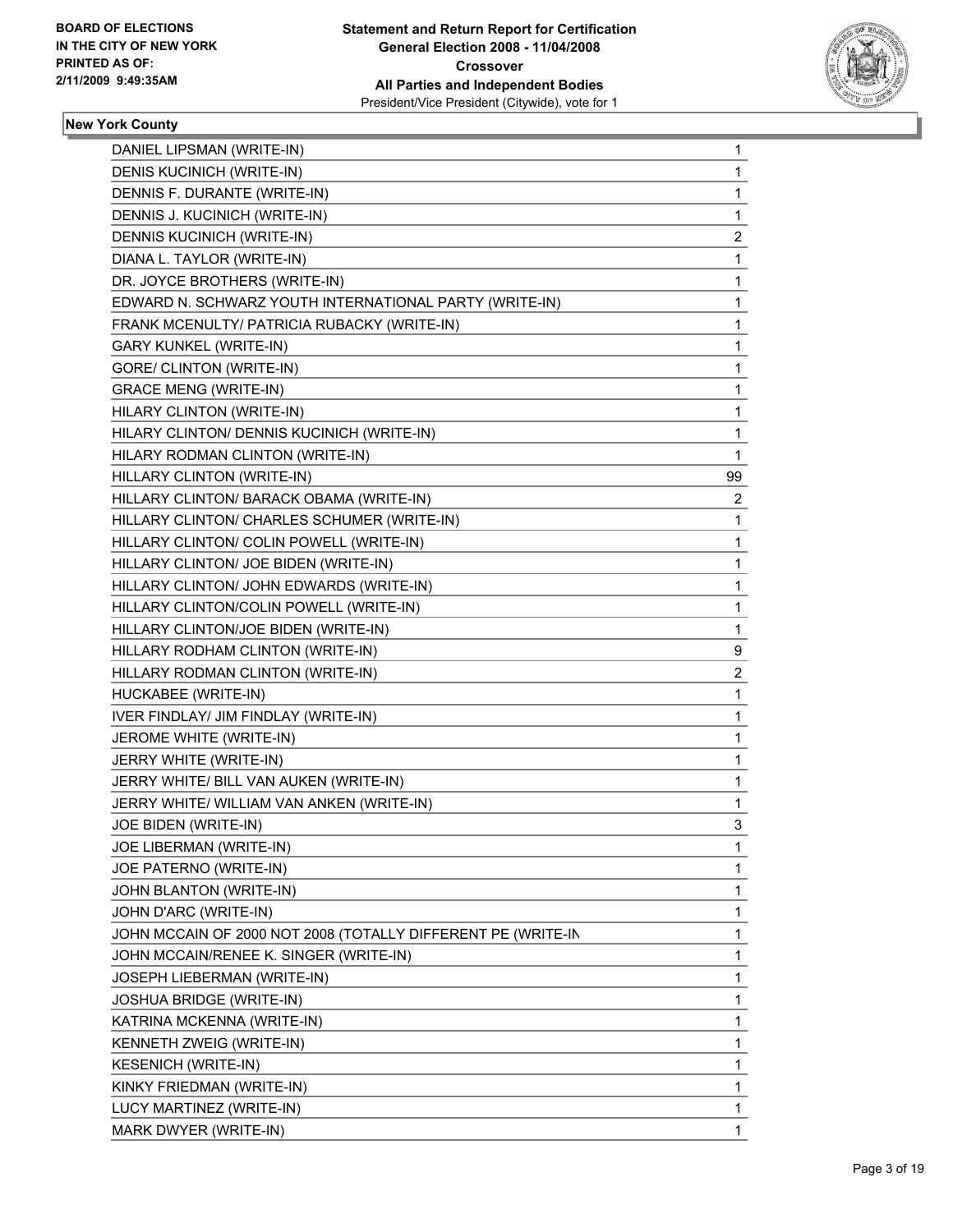

| MARY ANNE SCULLEY (WRITE-IN)                               | $\mathbf 1$             |
|------------------------------------------------------------|-------------------------|
| MATTHEW I. ROTH (WRITE-IN)                                 | 1                       |
| MICHAEL BLLOOMBERG (WRITE-IN)                              | 1                       |
| MICHAEL BLOOMBERG (WRITE-IN)                               | 22                      |
| MICHAEL BLOOMBERG/ JOE BIDEN (WRITE-IN)                    | 1                       |
| MICHAEL R BLOOMBERG/MICHAEL R BLOOMBERG (WRITE-IN)         | 1                       |
| MIKE BLOOMBERG (WRITE-IN)                                  | 1                       |
| MIKE GRAVEL (WRITE-IN)                                     | 1                       |
| MITT ROMNEY (WRITE-IN)                                     | 6                       |
| MITT ROMNEY/RUDY GUILIANI (WRITE-IN)                       | 1                       |
| MURIEL BECKERMAN (WRITE-IN)                                | 1                       |
| MY CAT GINGER (WRITE-IN)                                   | 1                       |
| NADIN (WRITE-IN)                                           | 1                       |
| NEER ASHERIE (WRITE-IN)                                    | $\overline{\mathbf{c}}$ |
| NICHOLAS L RAKOVIC (WRITE-IN)                              | 1                       |
| NO NATIONAL, HEALTH CARE, CONFDENCE, REDUCTION PLAN (WRITE | 1                       |
| NONE OF THE ABOVE (WRITE-IN)                               | 1                       |
| OPRAH WINFREY (WRITE-IN)                                   | 1                       |
| PATRICIA NEWHALL (WRITE-IN)                                | 1                       |
| PAUL C. SARACENI (WRITE-IN)                                | 1                       |
| PETER CACHION (WRITE-IN)                                   | 1                       |
| POTUS DONK (WRITE-IN)                                      | 1                       |
| RAJKUMARY KRISHNA (WRITE-IN)                               | 1                       |
| RALF NADAR/ RON PAUL (WRITE-IN)                            | 1                       |
| RALPH NADER (WRITE-IN)                                     | 2                       |
| RAPLPH BOONE (WRITE-IN)                                    | 1                       |
| REV. JEREMIAH WRIGHT OF CHICAGO (WRITE-IN)                 | 1                       |
| ROMNEY (WRITE-IN)                                          | 1                       |
| RON PAUL (WRITE-IN)                                        | 58                      |
| RON PAUL AND JESSE VENTURA (WRITE-IN)                      | 1                       |
| RUDOLPH GUILIANI (WRITE-IN)                                | 1                       |
| RUDY GUILIANI (WRITE-IN)                                   | $\overline{2}$          |
| RY (WRITE-IN)                                              | $\mathbf{1}$            |
| SEN. ROBERT P. CASEY JR. (WRITE-IN)                        | 1                       |
| SENATOR JAMES WEBB DEM; VA (WRITE-IN)                      | 1                       |
| SOCIALIST EQUALITY PARTY (WRITE-IN)                        | 1                       |
| STEPHEN COLBERT (WRITE-IN)                                 | 1                       |
| STEPHEN SAUNDERS (WRITE-IN)                                | 1                       |
| STEVE GETZ (WRITE-IN)                                      | 1                       |
| TEDDY ROOSEVELT (WRITE-IN)                                 | 1                       |
| TINA FEY (WRITE-IN)                                        | 1                       |
| TOM TANCREDO (WRITE-IN)                                    | 4                       |
| TOM TANDREDO (WRITE-IN)                                    | 1                       |
| TRUTH & BEAUTY (WRITE-IN)                                  | 1                       |
| US REP. DUNCAN HUNTER (WRITE-IN)                           | 1                       |
| VALDMER PUTIN (WRITE-IN)                                   | 1                       |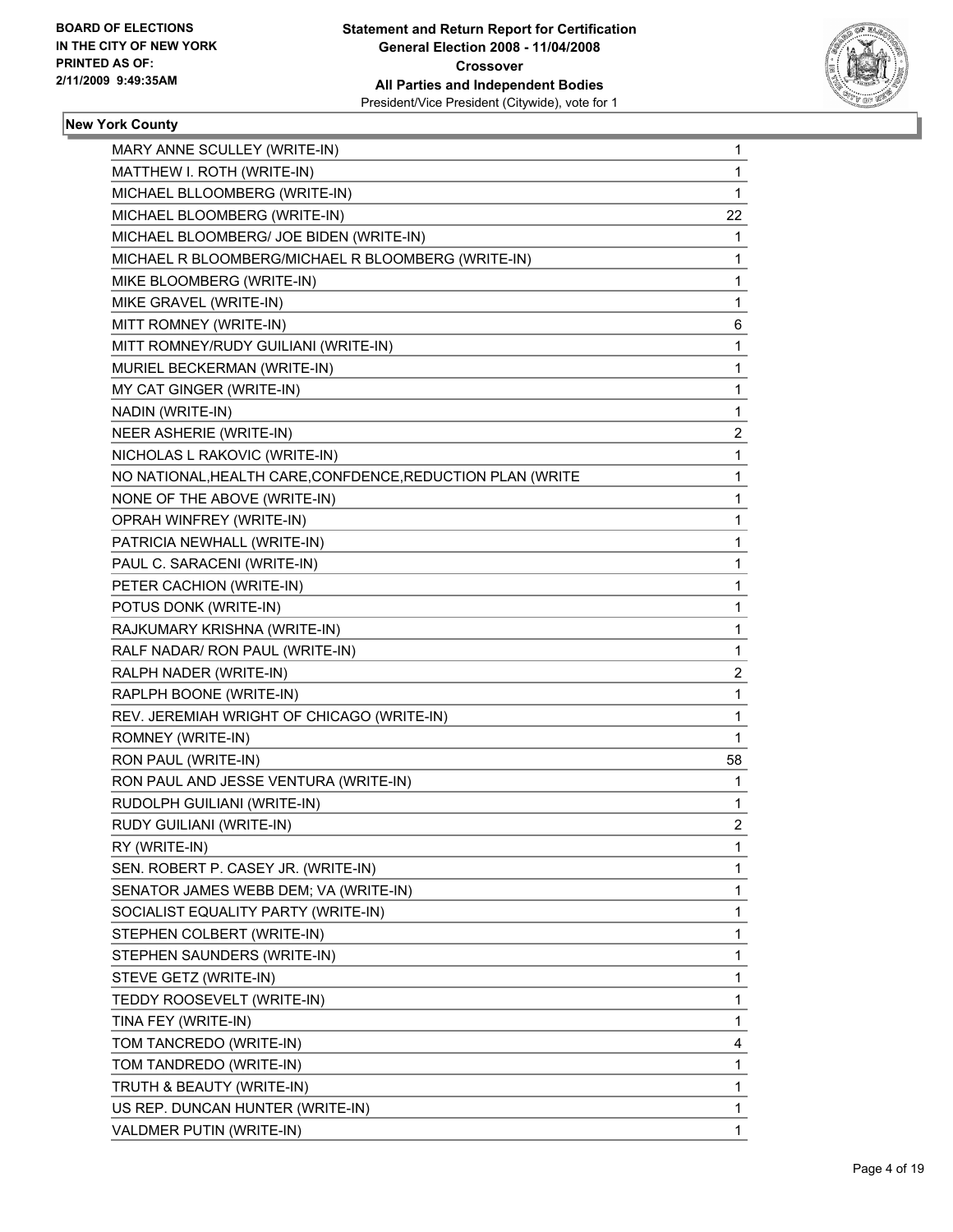

| VLADMIR PUTIN (WRITE-IN)                      |         |
|-----------------------------------------------|---------|
| WARREN BUFFETT (WRITE-IN)                     |         |
| <b>WARREN HATCH (WRITE-IN)</b>                |         |
| WE CAN RUN THINGS BETTER OURSELVES (WRITE-IN) |         |
| WILLIAM AYERS (WRITE-IN)                      |         |
| <b>Total Votes</b>                            | 667,594 |
| Unrecorded                                    | 5.972   |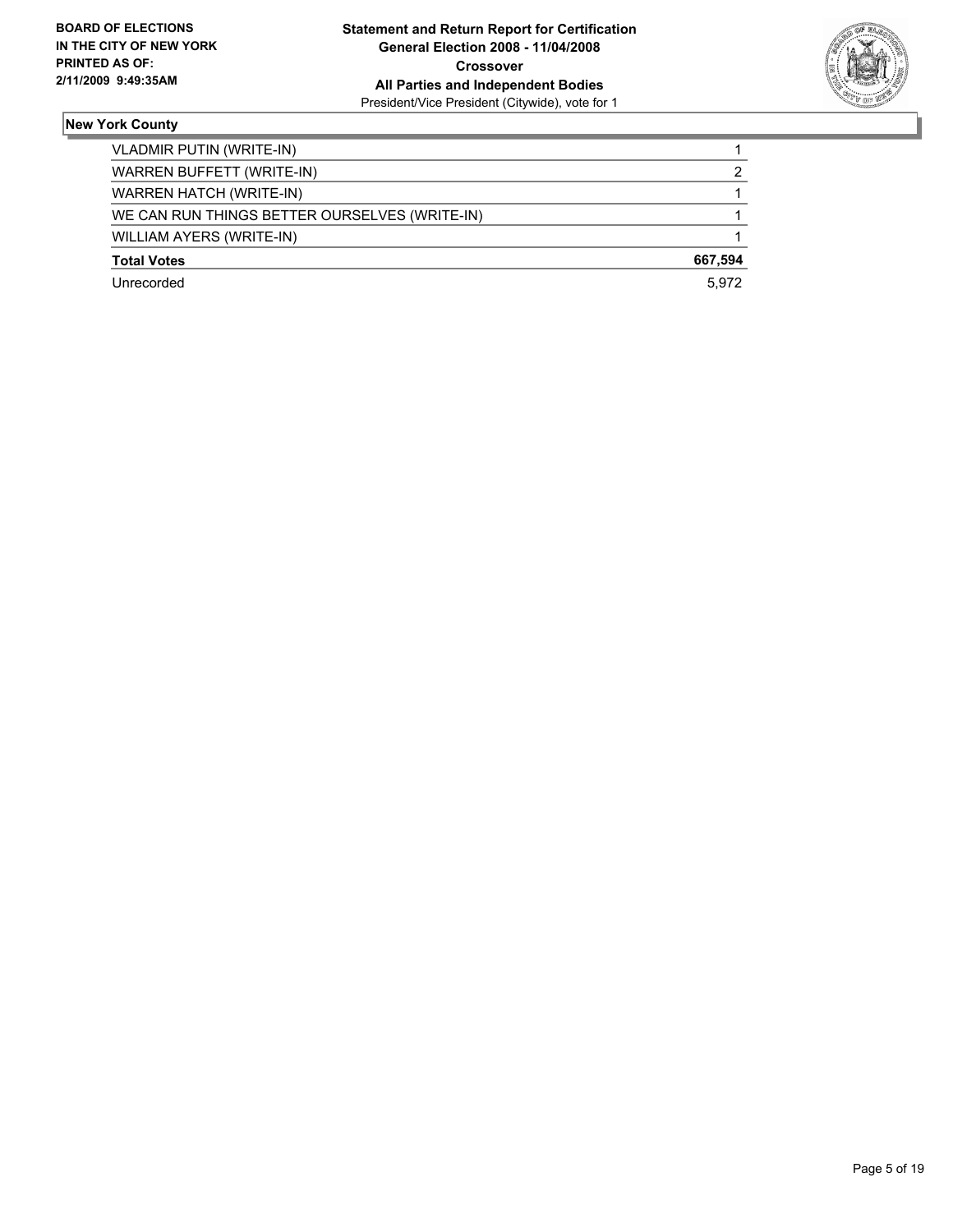

#### **Bronx County**

| <b>PUBLIC COUNTER</b>                                    | 352,314 |
|----------------------------------------------------------|---------|
| <b>EMERGENCY</b>                                         | 4,676   |
| ABSENTEE/MILITARY                                        | 7,725   |
| <b>FEDERAL</b>                                           | 1,429   |
| <b>SPECIAL PRESIDENTIAL</b>                              | 0       |
| <b>AFFIDAVIT</b>                                         | 19,253  |
| <b>Total Ballots</b>                                     | 385,397 |
| BARACK OBAMA / JOE BIDEN (DEMOCRATIC)                    | 330,875 |
| JOHN MCCAIN / SARAH PALIN (REPUBLICAN)                   | 37,199  |
| JOHN MCCAIN / SARAH PALIN (INDEPENDENCE)                 | 2,158   |
| JOHN MCCAIN / SARAH PALIN (CONSERVATIVE)                 | 2,326   |
| BARACK OBAMA / JOE BIDEN (WORKING FAMILIES)              | 7,386   |
| ROGER CALERO / ALYSON KENNEDY (SOCIALIST WORKERS)        | 124     |
| GLORIA LA RIVA / EUGENE PURYEAR (SOCIALISM & LIBERATION) | 103     |
| CYNTHIA MCKINNEY / ROSA CLEMENTE (GREEN)                 | 425     |
| BOB BARR / WAYNE A ROOT (LIBERTARIAN)                    | 209     |
| RALPH NADER / MATT GONZALEZ (POPULIST)                   | 475     |
| BRIAN MOORE (OFFICIAL WRITE-IN)                          | 1       |
| CHUCK BALDWIN (OFFICIAL WRITE-IN)                        | 2       |
| LANAKILA WASHINGTON (OFFICIAL WRITE-IN)                  | 1       |
| AL GORE/RALPH NADER (WRITE-IN)                           | 1       |
| ALAN KEYS (WRITE-IN)                                     | 1       |
| BILL CLINTON (WRITE-IN)                                  | 1       |
| CARLOS FELICIANO (WRITE-IN)                              | 1       |
| CHUCK BALDWIN/DARRELL CASTLE (WRITE-IN)                  | 1       |
| COLIN POWELL (WRITE-IN)                                  | 1       |
| DENNIS KUCINICH (WRITE-IN)                               | 1       |
| HILLARY CLINTON (WRITE-IN)                               | 13      |
| JESUS CHRIST (WRITE-IN)                                  | 1       |
| MARY ELLIN STEPHENS (WRITE-IN)                           | 1       |
| MICHAEL BLOOMBERG (WRITE-IN)                             | 1       |
| MURRAY CHEITEL (WRITE-IN)                                | 1       |
| PHYLLIS CHEITEL (WRITE-IN)                               | 1       |
| RALPH NADEA (WRITE-IN)                                   | 1       |
| ROBERT C. PETERSON JR. (WRITE-IN)                        | 1       |
| ROBERT CASEY (WRITE-IN)                                  | 1       |
| ROGEV CALEVO (WRITE-IN)                                  | 1       |
| RON PAUL (WRITE-IN)                                      | 8       |
| RUDOLF GIULIANI (WRITE-IN)                               | 1       |
| <b>Total Votes</b>                                       | 381,322 |
| Unrecorded                                               | 4,075   |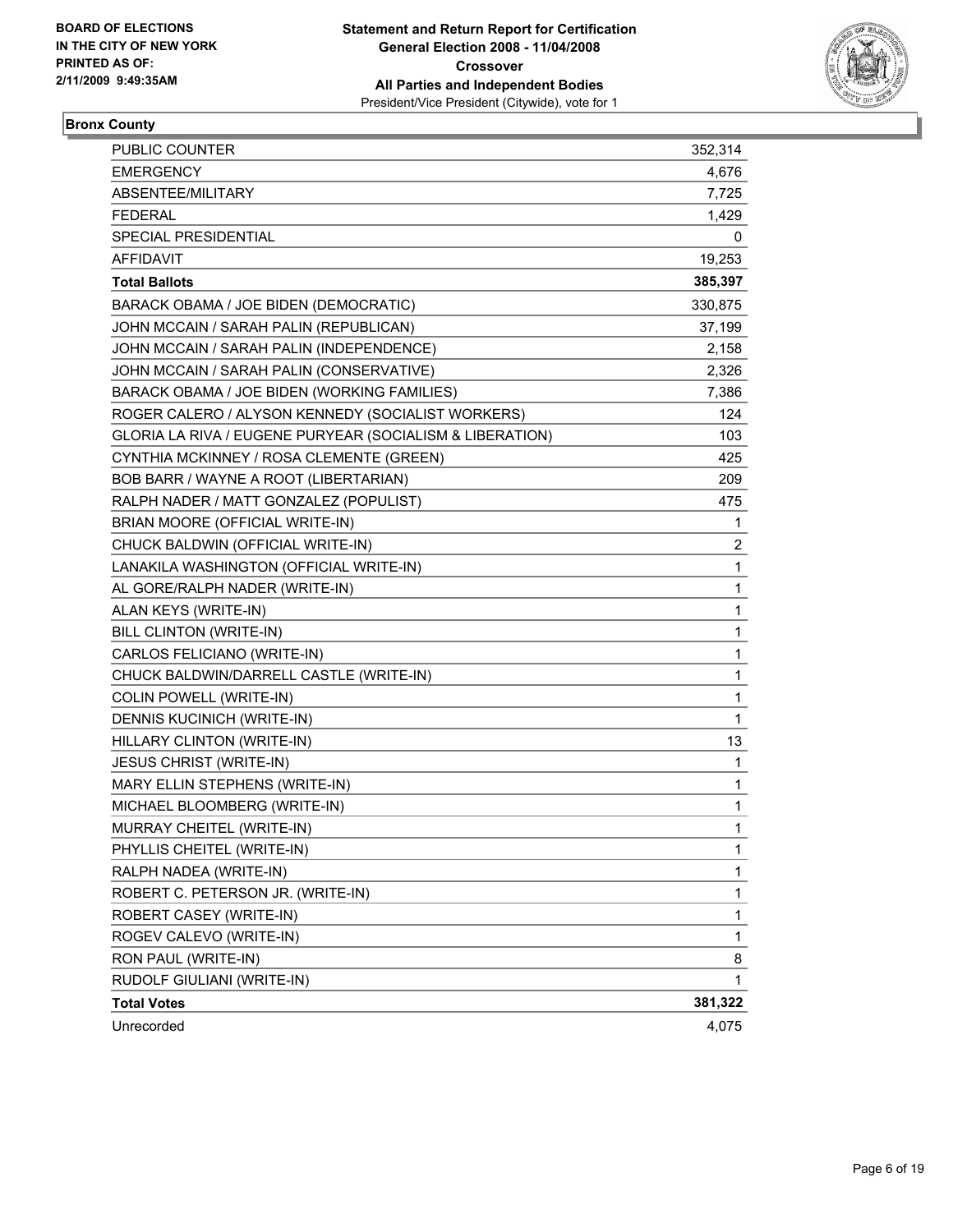

#### **Kings County**

| <b>PUBLIC COUNTER</b>                                    | 703,864                 |
|----------------------------------------------------------|-------------------------|
| <b>EMERGENCY</b>                                         | 7,424                   |
| ABSENTEE/MILITARY                                        | 19,768                  |
| <b>FEDERAL</b>                                           | 4,614                   |
| SPECIAL PRESIDENTIAL                                     | 2                       |
| <b>AFFIDAVIT</b>                                         | 33,031                  |
| <b>Total Ballots</b>                                     | 768,703                 |
| BARACK OBAMA / JOE BIDEN (DEMOCRATIC)                    | 581,159                 |
| JOHN MCCAIN / SARAH PALIN (REPUBLICAN)                   | 138,930                 |
| JOHN MCCAIN / SARAH PALIN (INDEPENDENCE)                 | 6,187                   |
| JOHN MCCAIN / SARAH PALIN (CONSERVATIVE)                 | 6,755                   |
| BARACK OBAMA / JOE BIDEN (WORKING FAMILIES)              | 22,366                  |
| ROGER CALERO / ALYSON KENNEDY (SOCIALIST WORKERS)        | 207                     |
| GLORIA LA RIVA / EUGENE PURYEAR (SOCIALISM & LIBERATION) | 153                     |
| CYNTHIA MCKINNEY / ROSA CLEMENTE (GREEN)                 | 1,292                   |
| BOB BARR / WAYNE A ROOT (LIBERTARIAN)                    | 876                     |
| RALPH NADER / MATT GONZALEZ (POPULIST)                   | 1,720                   |
| BRIAN MOORE (OFFICIAL WRITE-IN)                          | 3                       |
| CHUCK BALDWIN (OFFICIAL WRITE-IN)                        | 20                      |
| ABRAHAM LINCOLN (WRITE-IN)                               | 1                       |
| AL GORE/LYNNE CLARKE (WRITE-IN)                          | 1                       |
| ALBERT GORE JR. (WRITE-IN)                               | 1                       |
| ALLISON GADNER (WRITE-IN)                                | 1                       |
| AUROHOM Y ORATZ (WRITE-IN)                               | 1                       |
| <b>BOB BARR (WRITE-IN)</b>                               | 1                       |
| BRITNEY SPEARS (WRITE-IN)                                | 1                       |
| CHUCK BACDWIN (WRITE-IN)                                 | 1                       |
| CHUCK BALDWIN/ DARRELL CASTLE (WRITE-IN)                 | $\overline{\mathbf{c}}$ |
| COLIN POWELL (WRITE-IN)                                  | 1                       |
| DANIEL G. FLOROS (WRITE-IN)                              | 1                       |
| DANIEL NELSON/JOE BIDEN (WRITE-IN)                       | 1                       |
| <b>DENNIS KUSINICK (WRITE-IN)</b>                        | 1                       |
| DON BONANNO (WRITE-IN)                                   | 1                       |
| DOUGLAS J FUERST (WRITE-IN)                              | 1                       |
| EDWARD KENNEDY (WRITE-IN)                                | 1                       |
| ERNEST YOEL STEINER/YAACOV GOTTLIEB (WRITE-IN)           | 1                       |
| EUGENE V. DEBS (WRITE-IN)                                | 1                       |
| EUGENE VICTOR DEBS (WRITE-IN)                            | 1                       |
| FRED THOMPSON (WRITE-IN)                                 | 1                       |
| HARRIET TUBMAN (WRITE-IN)                                | 1                       |
| HILLARY CLINTON (WRITE-IN)                               | 63                      |
| HILLARY CLINTON/BARACK OBAMA (WRITE-IN)                  | 1                       |
| HILLARY CLINTON/JOE BIDEN (WRITE-IN)                     | 3                       |
| HOWARD DEAN/ RON PAUL (WRITE-IN)                         | 1                       |
| IAN RANDAL STROCK (WRITE-IN)                             | $\overline{\mathbf{c}}$ |
| JERRY ALTZMAN (WRITE-IN)                                 | 1                       |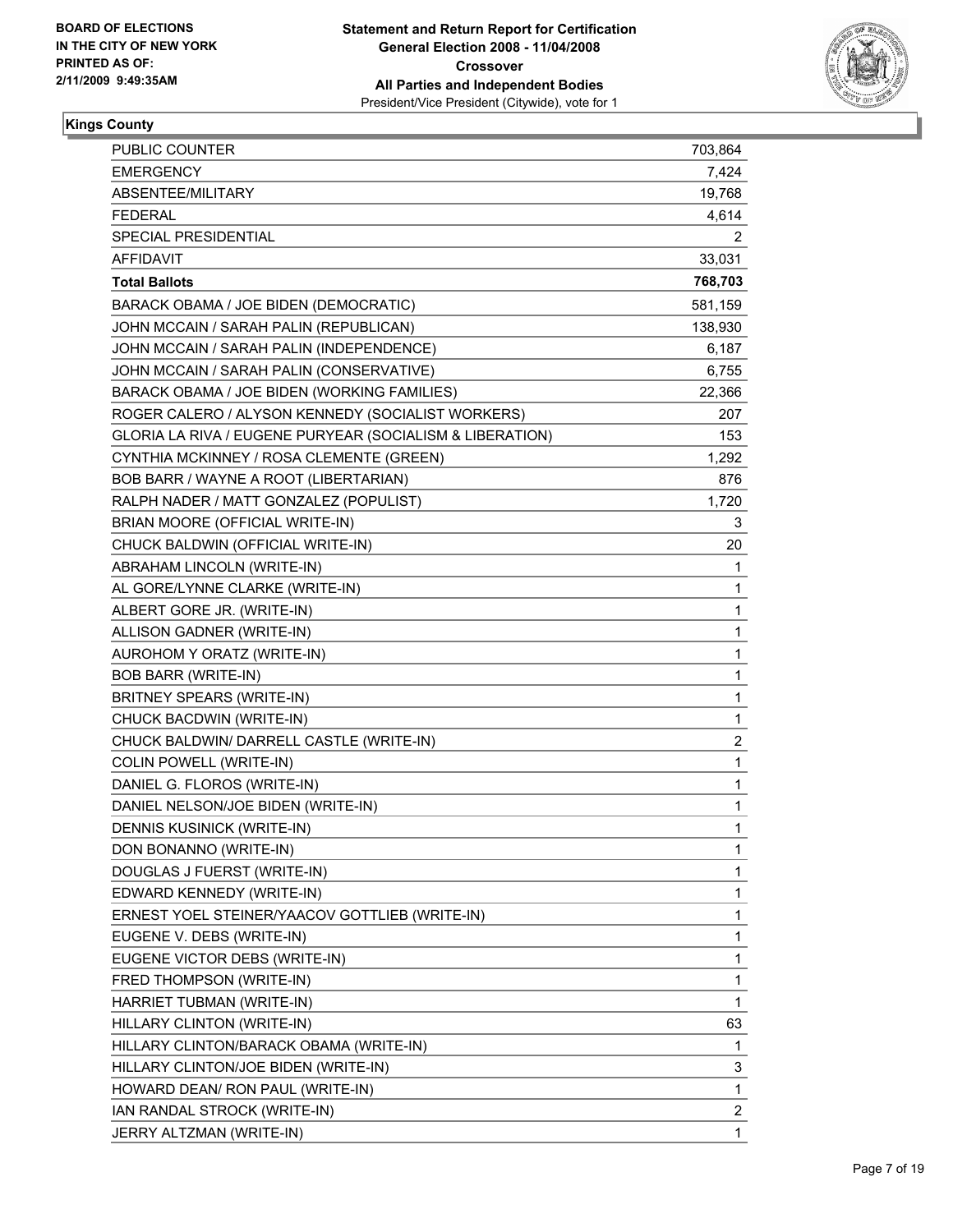

# **Kings County**

| JERRY WHITE (WRITE-IN)                        | 5                       |
|-----------------------------------------------|-------------------------|
| JESUS OF NAZARETH (WRITE-IN)                  | 1                       |
| JOSEPH LIEBERMAN (WRITE-IN)                   | $\boldsymbol{2}$        |
| KEVIN GERSHENSON (WRITE-IN)                   | $\boldsymbol{2}$        |
| LOU DOBBS (WRITE-IN)                          | $\mathbf{1}$            |
| MARVIN H. MALATER/SARAH PALIN (WRITE-IN)      | $\mathbf{1}$            |
| MICHAEL BLOOMBERG (WRITE-IN)                  | 3                       |
| MICKEY MOUSE (WRITE-IN)                       | 1                       |
| MIKE GRAVEL (WRITE-IN)                        | 2                       |
| MITT ROMNEY (WRITE-IN)                        | $\overline{2}$          |
| NADJWA NORTON (WRITE-IN)                      | 1                       |
| <b>NEWT GINGRICH (WRITE-IN)</b>               | 1                       |
| PAULETTE SHARNER (WRITE-IN)                   | 1                       |
| RON PAUL (WRITE-IN)                           | 46                      |
| ROSLYN CARTER/HENRY STERN (WRITE-IN)          | 1                       |
| RUDOLPH GUILIANI (WRITE-IN)                   | $\overline{\mathbf{c}}$ |
| RUDOLPH GUILIANI/MICHAEL BLOOMBERG (WRITE-IN) | 1                       |
| SAM BROWNBACK (WRITE-IN)                      | $\boldsymbol{2}$        |
| SAMMY SHALOM (WRITE-IN)                       | 1                       |
| SHAYA MARCUS (WRITE-IN)                       | 1                       |
| SHLOIME BERKOWITZ (WRITE-IN)                  | 1                       |
| SOCRATES (WRITE-IN)                           | 1                       |
| STEWART B MILSTEIN (WRITE-IN)                 | $\boldsymbol{2}$        |
| T BOONE PICKENS (WRITE-IN)                    | 1                       |
| TEDDY ROOSEVELT (WRITE-IN)                    | 1                       |
| THOMAS TULLY (WRITE-IN)                       | 1                       |
| VINCENT BOOKER (WRITE-IN)                     | 1                       |
| WILLIAM CLINTON (WRITE-IN)                    | 1                       |
| YHWH (I GREAT JEHOVAH) (WRITE-IN)             | 1                       |
| <b>Total Votes</b>                            | 759,848                 |
| Unrecorded                                    | 8,855                   |
|                                               |                         |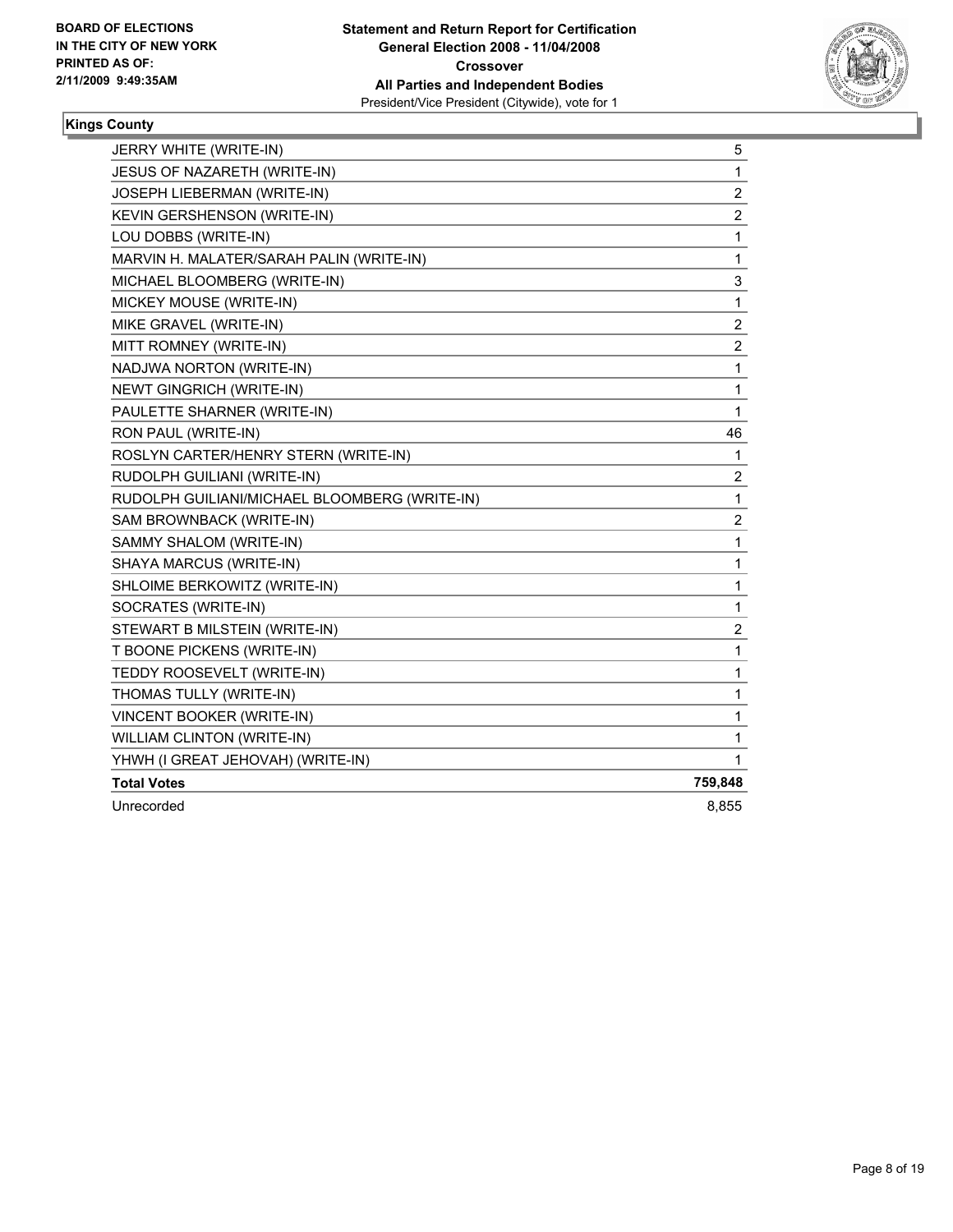

# **Queens County**

| PUBLIC COUNTER                                           | 602,343 |
|----------------------------------------------------------|---------|
| <b>EMERGENCY</b>                                         | 2,374   |
| ABSENTEE/MILITARY                                        | 15,638  |
| <b>FEDERAL</b>                                           | 3,945   |
| SPECIAL PRESIDENTIAL                                     | 0       |
| AFFIDAVIT                                                | 21,646  |
| <b>Total Ballots</b>                                     | 645,946 |
| BARACK OBAMA / JOE BIDEN (DEMOCRATIC)                    | 467,344 |
| JOHN MCCAIN / SARAH PALIN (REPUBLICAN)                   | 139,376 |
| JOHN MCCAIN / SARAH PALIN (INDEPENDENCE)                 | 7,975   |
| JOHN MCCAIN / SARAH PALIN (CONSERVATIVE)                 | 7,870   |
| BARACK OBAMA / JOE BIDEN (WORKING FAMILIES)              | 13,348  |
| ROGER CALERO / ALYSON KENNEDY (SOCIALIST WORKERS)        | 210     |
| GLORIA LA RIVA / EUGENE PURYEAR (SOCIALISM & LIBERATION) | 128     |
| CYNTHIA MCKINNEY / ROSA CLEMENTE (GREEN)                 | 1,019   |
| BOB BARR / WAYNE A ROOT (LIBERTARIAN)                    | 768     |
| RALPH NADER / MATT GONZALEZ (POPULIST)                   | 1,933   |
| CHUCK BALDWIN (OFFICIAL WRITE-IN)                        | 16      |
| AL GORE (WRITE-IN)                                       | 2       |
| ALAN KEYS (WRITE-IN)                                     | 1       |
| ANDREW FREITAG (WRITE-IN)                                | 1       |
| ARBEN VULAJ (WRITE-IN)                                   | 1       |
| ARNOLD SCHWARZENEGGER (WRITE-IN)                         | 1       |
| ARTHUR MCGOLDRICK (WRITE-IN)                             | 1       |
| <b>BARBARA SIBERT (WRITE-IN)</b>                         | 1       |
| <b>BARRY GREENBERG (WRITE-IN)</b>                        | 1       |
| BRIAN LOSSIN (WRITE-IN)                                  | 1       |
| CARLOS ALAMAR (WRITE-IN)                                 | 1       |
| CHARLES W BEETZ (WRITE-IN)                               | 1       |
| CHRISTOPHER PARK (WRITE-IN)                              | 1       |
| <b>COLIN POWELL (WRITE-IN)</b>                           | 1       |
| DAVID A. TANE (WRITE-IN)                                 | 1       |
| DAVID MCHL (WRITE-IN)                                    | 1       |
| DAWN LANKFORD (WRITE-IN)                                 | 1       |
| DENNIS KULINICH (WRITE-IN)                               | 1       |
| DR. LAURA KROPFF (WRITE-IN)                              | 1       |
| E. FINK (WRITE-IN)                                       | 1       |
| EDWARD KENNEDY (WRITE-IN)                                | 1       |
| EDWARD KIERNAN (WRITE-IN)                                | 1       |
| EDWARD P FRIONILLA (WRITE-IN)                            | 1       |
| FATHER JOSEPH KOTERSKI (WRITE-IN)                        | 1       |
| FRANKLIN D. ROOSEVELT (WRITE-IN)                         | 1       |
| GILDA JANSEN (WRITE-IN)                                  | 1       |
| GOD (WRITE-IN)                                           | 1       |
| <b>GREGG MCGRATH (WRITE-IN)</b>                          | 1       |
| HILLARY CLINTON (WRITE-IN)                               | 41      |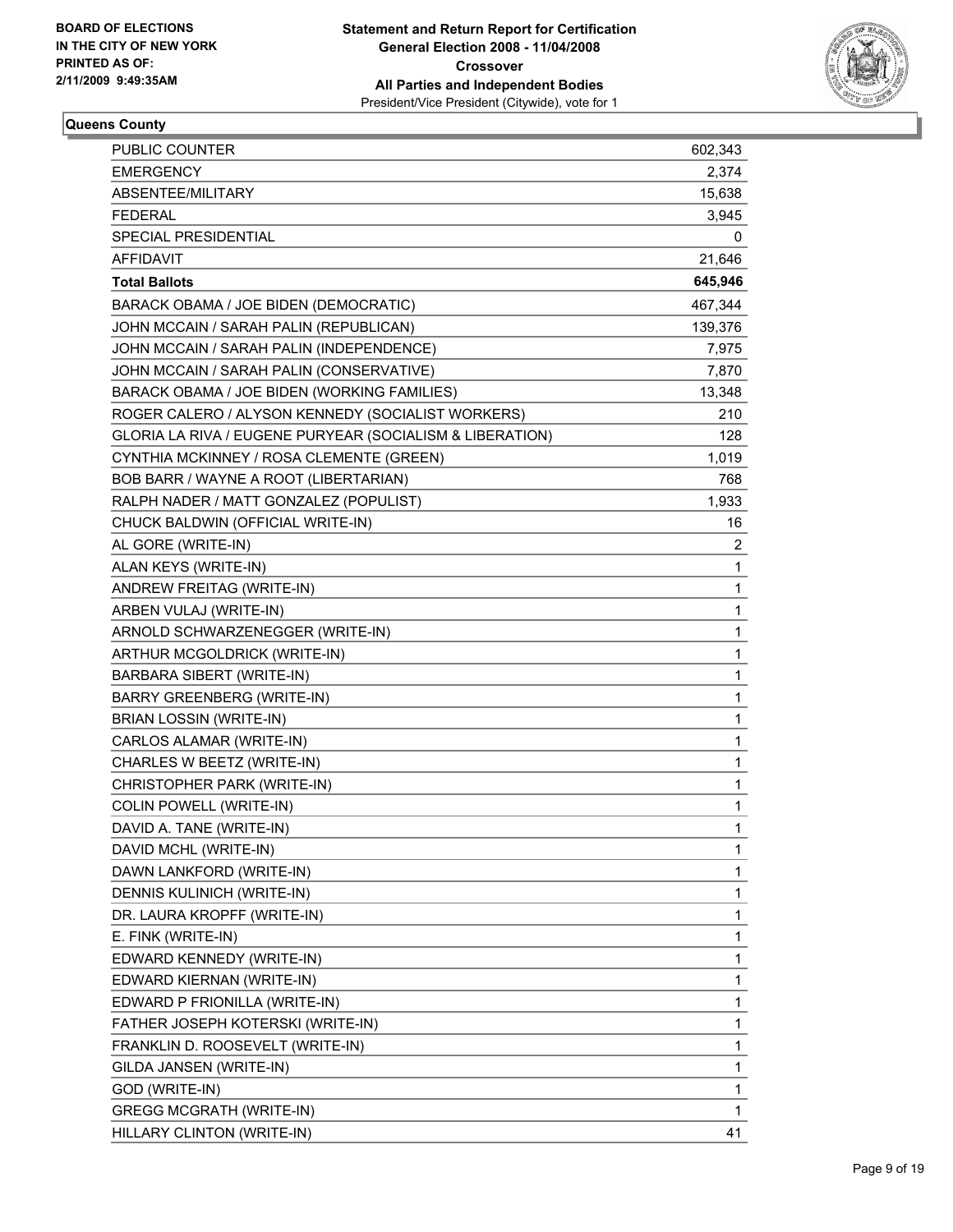

#### **Queens County**

| HILLARY CLINTON/BARACK OBAMA (WRITE-IN) | $\mathbf{1}$   |
|-----------------------------------------|----------------|
| JAKE THOMAS (WRITE-IN)                  | 1              |
| JED WEILL (WRITE-IN)                    | 1              |
| JERRY WHITE (WRITE-IN)                  | 1              |
| JESSE VENTURA (WRITE-IN)                | $\overline{c}$ |
| JOE THE PLUMMER (WRITE-IN)              | 1              |
| JOHN EDWARDS (WRITE-IN)                 | 1              |
| JOHN GLENN (WRITE-IN)                   | 1              |
| JOHN STOSSEL (WRITE-IN)                 | $\overline{c}$ |
| KATIE COURIC (WRITE-IN)                 | 1              |
| MARK ARONOV (WRITE-IN)                  | 1              |
| MARTIN SORENSEN (WRITE-IN)              | $\mathbf{1}$   |
| MARY L CROWIN (WRITE-IN)                | 1              |
| MARY RUWATT (WRITE-IN)                  | 1              |
| MICHAEL BLOOMBERG (WRITE-IN)            | 4              |
| MICHELLE TITUS (WRITE-IN)               | 1              |
| MITCHELL COHEN (WRITE-IN)               | 1              |
| MITT ROMNEY (WRITE-IN)                  | 1              |
| NOAH SILVERSMITH (WRITE-IN)             | 1              |
| PARIS HILTON (WRITE-IN)                 | 1              |
| PATRICK D TOONEY (WRITE-IN)             | 1              |
| PETER RAY (WRITE-IN)                    | 1              |
| PUDGY WHITE (WRITE-IN)                  | 1              |
| ROBERT DONG (WRITE-IN)                  | $\mathbf{1}$   |
| RON PAUL (WRITE-IN)                     | 44             |
| RONALD E PAUL (WRITE-IN)                | 1              |
| <b>RUBEN WILLS (WRITE-IN)</b>           | 1              |
| RUDY GULIANI (WRITE-IN)                 | 1              |
| SEBASTIAN D'BROWSKY (WRITE-IN)          | 1              |
| STEPAN BANTALINI (WRITE-IN)             | 1              |
| STEPHEN COLBERT (WRITE-IN)              | 1              |
| T BOONE PICKENS (WRITE-IN)              | 1              |
| YVETTE RIDDIELY (WRITE-IN)              | 1              |
| <b>Total Votes</b>                      | 640,137        |
| Unrecorded                              | 5,809          |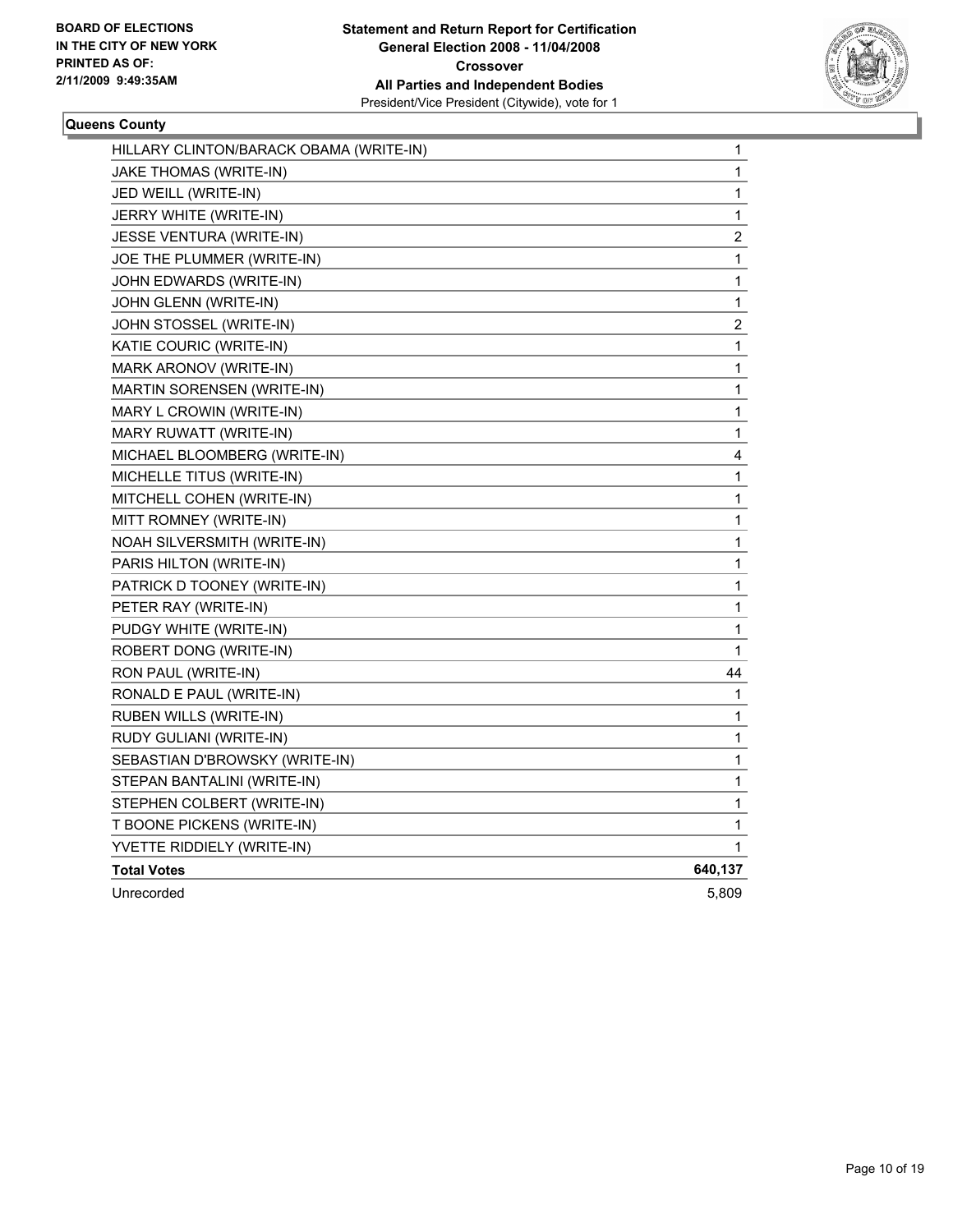

# **Richmond County**

| PUBLIC COUNTER                                           | 156,870                 |
|----------------------------------------------------------|-------------------------|
| <b>EMERGENCY</b>                                         | 476                     |
| ABSENTEE/MILITARY                                        | 5,666                   |
| <b>FEDERAL</b>                                           | 478                     |
| SPECIAL PRESIDENTIAL                                     | 6                       |
| AFFIDAVIT                                                | 4,561                   |
| <b>Total Ballots</b>                                     | 168,057                 |
| BARACK OBAMA / JOE BIDEN (DEMOCRATIC)                    | 76,558                  |
| JOHN MCCAIN / SARAH PALIN (REPUBLICAN)                   | 77,977                  |
| JOHN MCCAIN / SARAH PALIN (INDEPENDENCE)                 | 3,623                   |
| JOHN MCCAIN / SARAH PALIN (CONSERVATIVE)                 | 4,462                   |
| BARACK OBAMA / JOE BIDEN (WORKING FAMILIES)              | 2,753                   |
| ROGER CALERO / ALYSON KENNEDY (SOCIALIST WORKERS)        | 49                      |
| GLORIA LA RIVA / EUGENE PURYEAR (SOCIALISM & LIBERATION) | 24                      |
| CYNTHIA MCKINNEY / ROSA CLEMENTE (GREEN)                 | 210                     |
| BOB BARR / WAYNE A ROOT (LIBERTARIAN)                    | 217                     |
| RALPH NADER / MATT GONZALEZ (POPULIST)                   | 598                     |
| BRIAN MOORE (OFFICIAL WRITE-IN)                          | $\mathbf 1$             |
| CHUCK BALDWIN (OFFICIAL WRITE-IN)                        | 5                       |
| AL GORE (WRITE-IN)                                       | $\overline{\mathbf{c}}$ |
| ALAN KEYES (WRITE-IN)                                    | $\mathbf 1$             |
| ANDREW OLSEN (WRITE-IN)                                  | $\overline{\mathbf{c}}$ |
| BERNIE SANDERS (WRITE-IN)                                | 1                       |
| BILL RICHARDSON (WRITE-IN)                               | 1                       |
| CHUCK BALDWIN / THOMAS REISE (WRITE-IN)                  | 1                       |
| CHUCK BALDWIN/DARRELL CASTLE (WRITE-IN)                  | 1                       |
| DAN BANANNO (WRITE-IN)                                   | 1                       |
| DENNIS KUSINICH (WRITE-IN)                               | 1                       |
| DR TOMAS DROLESKEY (WRITE-IN)                            | 1                       |
| EDWARD CULLEN (WRITE-IN)                                 | 1                       |
| GOD (WRITE-IN)                                           | 1                       |
| HELEN FRADOL (WRITE-IN)                                  | 1                       |
| HILLARY CLINTON (WRITE-IN)                               | 29                      |
| HILLARY CLINTON / AL GORE (WRITE-IN)                     | 1                       |
| HILLARY CLINTON/JOE BIDEN (WRITE-IN)                     | $\overline{c}$          |
| JAMSHAD WYNE (WRITE-IN)                                  | 5                       |
| <b>JESUS CHRIST (WRITE-IN)</b>                           | 1                       |
| JOE SCHRINER (WRITE-IN)                                  | 1                       |
| JOHN DOE / JOHN SMITH (WRITE-IN)                         | 1                       |
| JOSHUA P CENTER (WRITE-IN)                               | 1                       |
| MALLET BOY (WRITE-IN)                                    | 1                       |
| MICKEY MOUSE (WRITE-IN)                                  | 1                       |
| MILES MCPHERSON (WRITE-IN)                               | 1                       |
| MITT ROMNEY/SARAH PALIN (WRITE-IN)                       | 1                       |
| PAT LYNCH (WRITE-IN)                                     | 2                       |
| PAUL LITTLE ROD (WRITE-IN)                               | 1                       |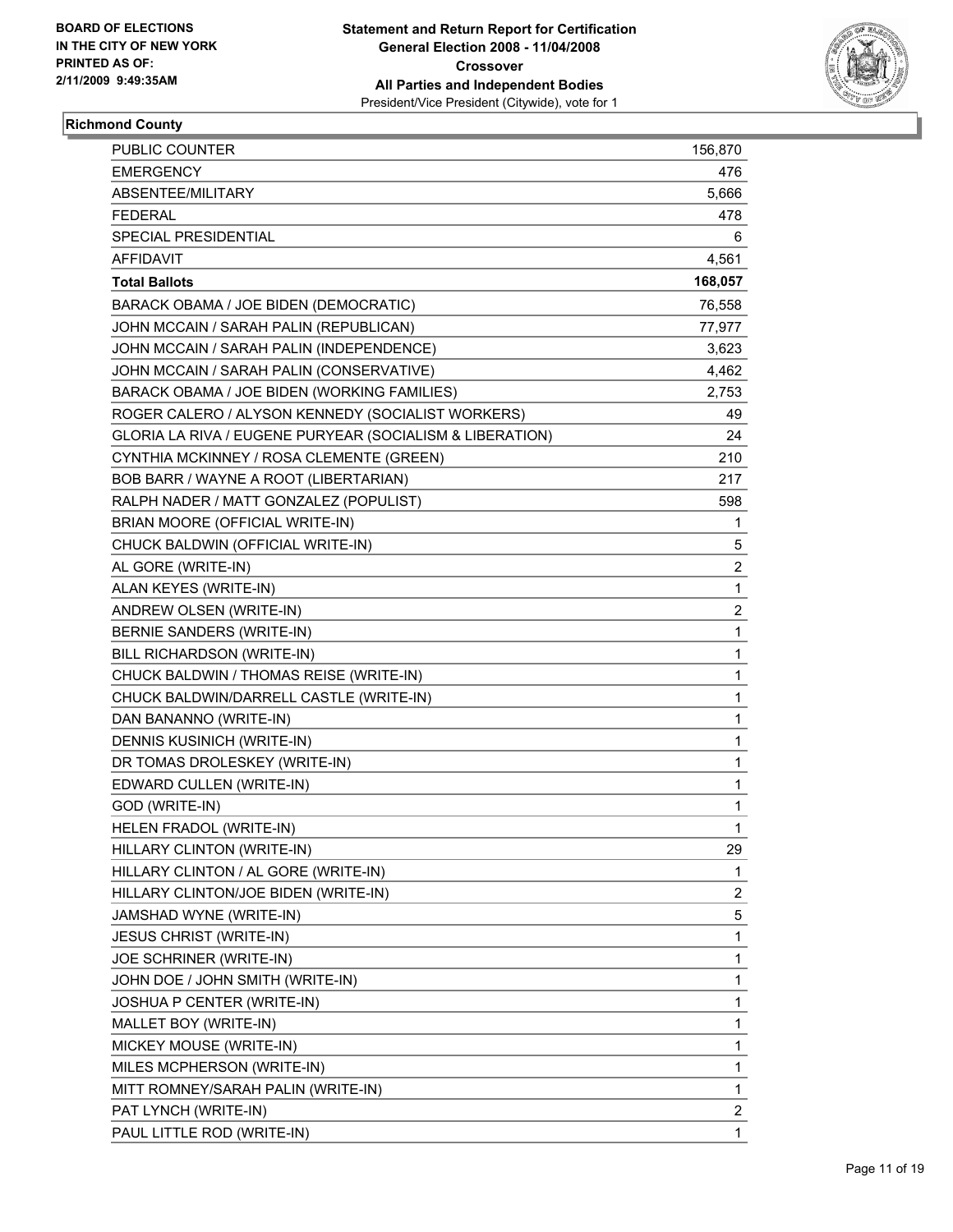

#### **Richmond County**

| RON PAUL (WRITE-IN)                   | 29      |
|---------------------------------------|---------|
| RON PAUL / BARACK OBAMA (WRITE-IN)    |         |
| RON PAUL / DENNIS KUCINICH (WRITE-IN) |         |
| RON PAUL / JESSE VENTURA (WRITE-IN)   |         |
| RON PAUL/CHUCK BALDWIN (WRITE-IN)     |         |
| STEVEN COLBERT (WRITE-IN)             |         |
| TOM JONES (WRITE-IN)                  |         |
| TOM TANCREDO (WRITE-IN)               |         |
| TOM WEISS (WRITE-IN)                  |         |
| <b>Total Votes</b>                    | 166,578 |
| Unrecorded                            | 1.479   |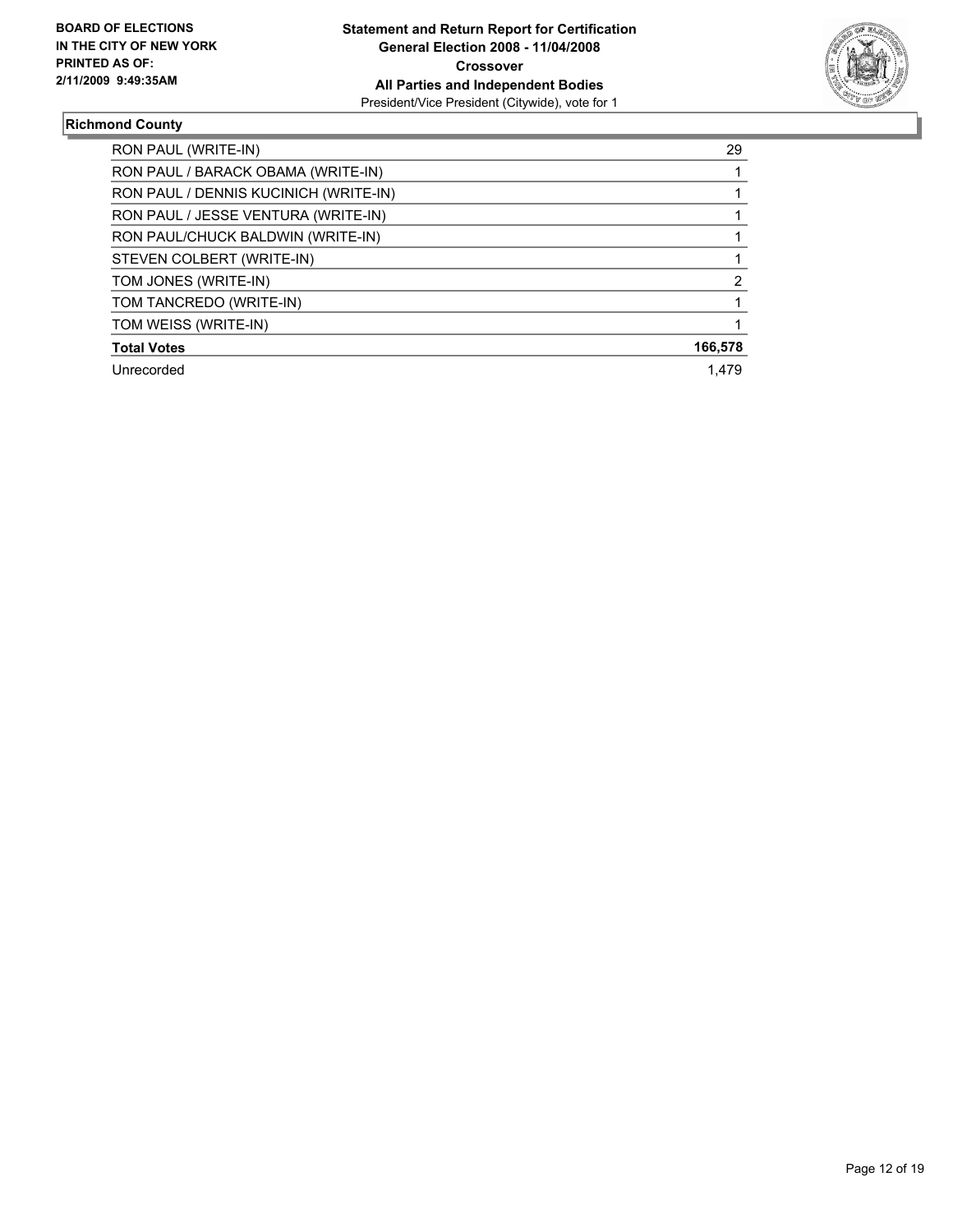

| <b>PUBLIC COUNTER</b>                                    | 2,413,328               |
|----------------------------------------------------------|-------------------------|
| <b>EMERGENCY</b>                                         | 19,718                  |
| ABSENTEE/MILITARY                                        | 76,258                  |
| <b>FEDERAL</b>                                           | 24,187                  |
| SPECIAL PRESIDENTIAL                                     | 8                       |
| <b>AFFIDAVIT</b>                                         | 108,170                 |
| <b>Total Ballots</b>                                     | 2,641,669               |
| BARACK OBAMA / JOE BIDEN (DEMOCRATIC)                    | 2,010,910               |
| JOHN MCCAIN / SARAH PALIN (REPUBLICAN)                   | 476,148                 |
| JOHN MCCAIN / SARAH PALIN (INDEPENDENCE)                 | 25,113                  |
| JOHN MCCAIN / SARAH PALIN (CONSERVATIVE)                 | 23,483                  |
| BARACK OBAMA / JOE BIDEN (WORKING FAMILIES)              | 63,005                  |
| ROGER CALERO / ALYSON KENNEDY (SOCIALIST WORKERS)        | 842                     |
| GLORIA LA RIVA / EUGENE PURYEAR (SOCIALISM & LIBERATION) | 518                     |
| CYNTHIA MCKINNEY / ROSA CLEMENTE (GREEN)                 | 4,234                   |
| BOB BARR / WAYNE A ROOT (LIBERTARIAN)                    | 3,447                   |
| RALPH NADER / MATT GONZALEZ (POPULIST)                   | 6,912                   |
| BRIAN MOORE (OFFICIAL WRITE-IN)                          | 5                       |
| CHUCK BALDWIN (OFFICIAL WRITE-IN)                        | 61                      |
| LANAKILA WASHINGTON (OFFICIAL WRITE-IN)                  | 1                       |
| ABRAHAM LINCOLN (WRITE-IN)                               | 1                       |
| ADAM ERMANIS (WRITE-IN)                                  | 1                       |
| ADAM SULLIVAN (WRITE-IN)                                 | 1                       |
| AL GORE (WRITE-IN)                                       | 4                       |
| AL GORE/ HILLARY CLINTON (WRITE-IN)                      | 1                       |
| AL GORE/JOE LIBERMAN (WRITE-IN)                          | 1                       |
| AL GORE/LYNNE CLARKE (WRITE-IN)                          | 1                       |
| AL GORE/RALPH NADER (WRITE-IN)                           | 1                       |
| ALAN KEYES (WRITE-IN)                                    | $\overline{\mathbf{c}}$ |
| ALAN KEYES/MIKE HUCKABEE (WRITE-IN)                      | 1                       |
| ALAN KEYS (WRITE-IN)                                     | $\overline{\mathbf{c}}$ |
| ALBERT GORE JR. (WRITE-IN)                               | 1                       |
| ALLISON GADNER (WRITE-IN)                                | 1                       |
| ANDREW FREITAG (WRITE-IN)                                | 1                       |
| ANDREW OLSEN (WRITE-IN)                                  | 2                       |
| ANTONIO ARTAUD (WRITE-IN)                                | 1                       |
| ARBEN VULAJ (WRITE-IN)                                   | 1                       |
| ARNOLD SCHWARZENEGGER (WRITE-IN)                         | 1                       |
| ARTHUR MCGOLDRICK (WRITE-IN)                             | 1                       |
| AUROHOM Y ORATZ (WRITE-IN)                               | 1                       |
| BARACK OBAMA (WRITE-IN)                                  | 1                       |
| BARACK OBAMA/ HILLARY CLINTON (WRITE-IN)                 | 1                       |
| BARACK OBAMA/DEBORAH STAPLES (WRITE-IN)                  | 1                       |
| BARBARA SIBERT (WRITE-IN)                                | 1                       |
| <b>BARRY GREENBERG (WRITE-IN)</b>                        | 1                       |
| BERNIE SANDERS (WRITE-IN)                                | 1                       |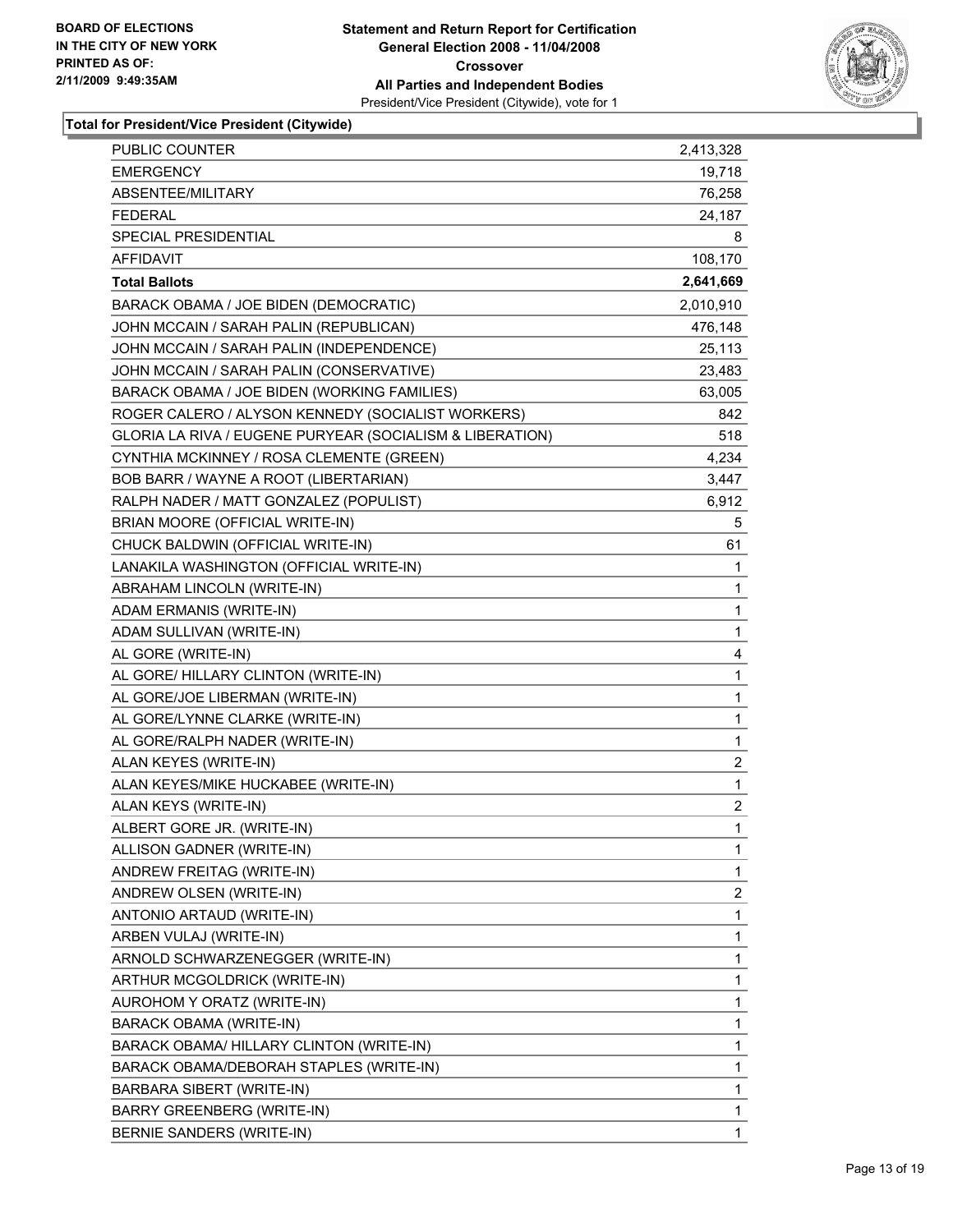

| BILL BRADLEY (WRITE-IN)                  | 1                       |
|------------------------------------------|-------------------------|
| BILL CLINTON (WRITE-IN)                  | 1                       |
| BILL RICHARDSON (WRITE-IN)               | 2                       |
| BILL RICHARDSON/ RALPH NADAR (WRITE-IN)  | 1                       |
| BILL VAN AUKEN (WRITE-IN)                | $\overline{\mathbf{c}}$ |
| BJ LAWSON (WRITE-IN)                     | 1                       |
| <b>BOB BAR (WRITE-IN)</b>                | 1                       |
| <b>BOB BARR (WRITE-IN)</b>               | $\overline{\mathbf{c}}$ |
| <b>BOBB BARR (WRITE-IN)</b>              | 2                       |
| <b>BOBB BAW (WRITE-IN)</b>               | 1                       |
| BORIS ZIBLERMAN/ DONALD DUCK (WRITE-IN)  | 1                       |
| BRIAN C. WASHINGTON (WRITE-IN)           | 1                       |
| <b>BRIAN LOSSIN (WRITE-IN)</b>           | 1                       |
| BRITNEY SPEARS (WRITE-IN)                | 1                       |
| CARLOS ALAMAR (WRITE-IN)                 | 1                       |
| CARLOS FELICIANO (WRITE-IN)              | 1                       |
| CAROLYN TIERNEY (WRITE-IN)               | 1                       |
| CHARLES BALDWIN (WRITE-IN)               | 1                       |
| CHARLES W BEETZ (WRITE-IN)               | 1                       |
| CHRISTOPHER PARK (WRITE-IN)              | 1                       |
| CHUCK BACDWIN (WRITE-IN)                 | 1                       |
| CHUCK BALDWIN / THOMAS REISE (WRITE-IN)  | 1                       |
| CHUCK BALDWIN/ DARRELL CASTLE (WRITE-IN) | 3                       |
| CHUCK BALDWIN/DARRELL CASTLE (WRITE-IN)  | $\overline{\mathbf{c}}$ |
| COLIN POWELL (WRITE-IN)                  | 5                       |
| COLIN POWELL/ JOSEPH BIDEN (WRITE-IN)    | 1                       |
| CONSTITUTION PARTY CANDIDATE (WRITE-IN)  | 1                       |
| CYNTHIA MCKINNEY (WRITE-IN)              | 3                       |
| DAN BANANNO (WRITE-IN)                   | 1                       |
| DANIEL G. FLOROS (WRITE-IN)              | 1                       |
| DANIEL LIPSMAN (WRITE-IN)                | 1                       |
| DANIEL NELSON/JOE BIDEN (WRITE-IN)       | 1                       |
| DAVID A. TANE (WRITE-IN)                 | 1                       |
| DAVID MCHL (WRITE-IN)                    | 1                       |
| DAWN LANKFORD (WRITE-IN)                 | 1                       |
| DENIS KUCINICH (WRITE-IN)                | 1                       |
| DENNIS F. DURANTE (WRITE-IN)             | 1                       |
| DENNIS J. KUCINICH (WRITE-IN)            | 1                       |
| DENNIS KUCINICH (WRITE-IN)               | 3                       |
| DENNIS KULINICH (WRITE-IN)               | 1                       |
| DENNIS KUSINICH (WRITE-IN)               | 1                       |
| DENNIS KUSINICK (WRITE-IN)               | 1                       |
| DIANA L. TAYLOR (WRITE-IN)               | 1                       |
| DON BONANNO (WRITE-IN)                   | 1                       |
| DOUGLAS J FUERST (WRITE-IN)              | 1                       |
| DR TOMAS DROLESKEY (WRITE-IN)            | 1                       |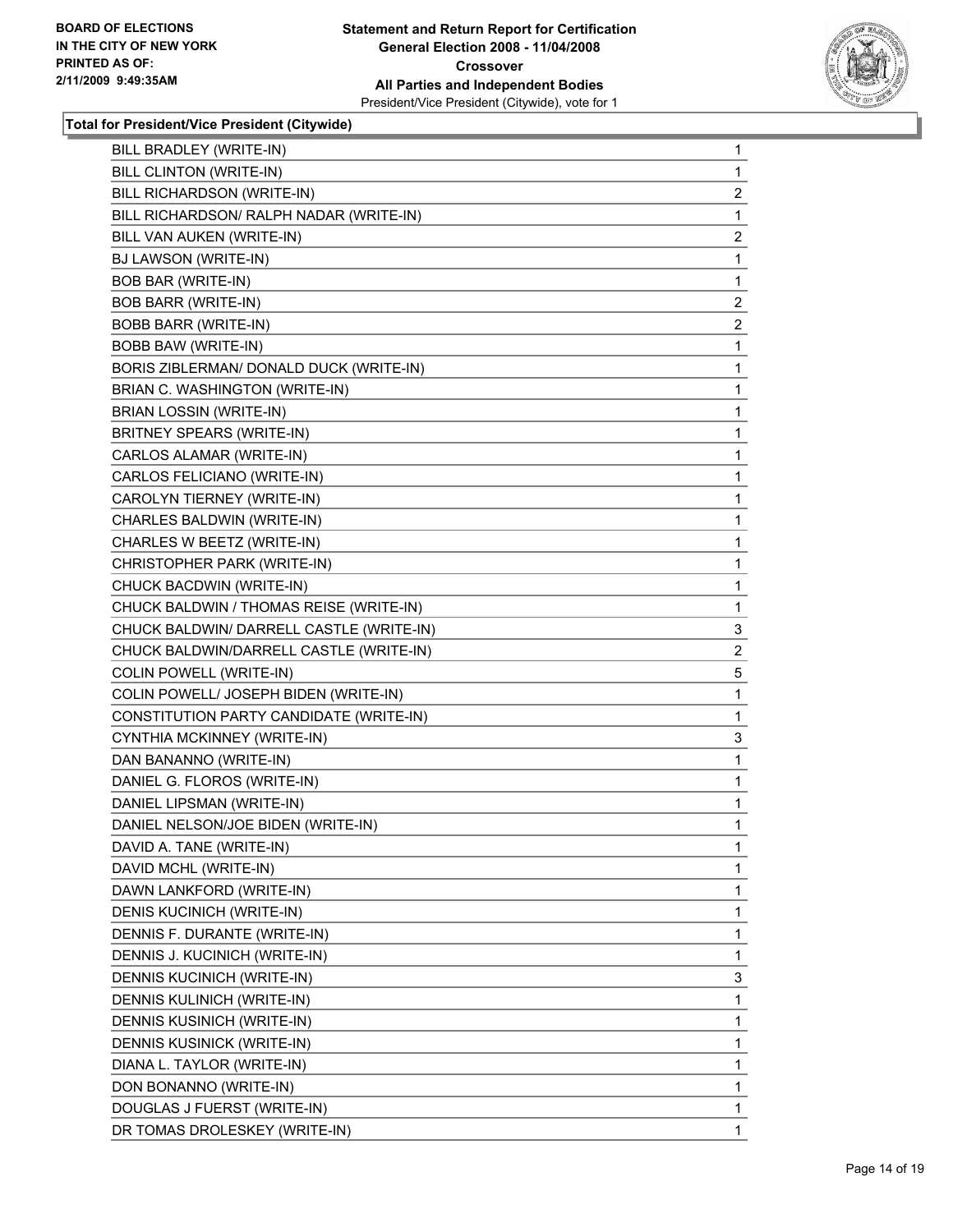

| DR. JOYCE BROTHERS (WRITE-IN)                          | 1                       |
|--------------------------------------------------------|-------------------------|
| DR. LAURA KROPFF (WRITE-IN)                            | 1                       |
| E. FINK (WRITE-IN)                                     | 1                       |
| EDWARD CULLEN (WRITE-IN)                               | 1                       |
| EDWARD KENNEDY (WRITE-IN)                              | $\overline{\mathbf{c}}$ |
| EDWARD KIERNAN (WRITE-IN)                              | $\mathbf{1}$            |
| EDWARD N. SCHWARZ YOUTH INTERNATIONAL PARTY (WRITE-IN) | 1                       |
| EDWARD P FRIONILLA (WRITE-IN)                          | 1                       |
| ERNEST YOEL STEINER/YAACOV GOTTLIEB (WRITE-IN)         | 1                       |
| EUGENE V. DEBS (WRITE-IN)                              | 1                       |
| EUGENE VICTOR DEBS (WRITE-IN)                          | 1                       |
| FATHER JOSEPH KOTERSKI (WRITE-IN)                      | $\mathbf{1}$            |
| FRANK MCENULTY/ PATRICIA RUBACKY (WRITE-IN)            | 1                       |
| FRANKLIN D. ROOSEVELT (WRITE-IN)                       | 1                       |
| FRED THOMPSON (WRITE-IN)                               | 1                       |
| <b>GARY KUNKEL (WRITE-IN)</b>                          | 1                       |
| GILDA JANSEN (WRITE-IN)                                | 1                       |
| GOD (WRITE-IN)                                         | $\overline{\mathbf{c}}$ |
| GORE/ CLINTON (WRITE-IN)                               | 1                       |
| <b>GRACE MENG (WRITE-IN)</b>                           | 1                       |
| <b>GREGG MCGRATH (WRITE-IN)</b>                        | 1                       |
| HARRIET TUBMAN (WRITE-IN)                              | 1                       |
| HELEN FRADOL (WRITE-IN)                                | 1                       |
| HILARY CLINTON (WRITE-IN)                              | 1                       |
| HILARY CLINTON/ DENNIS KUCINICH (WRITE-IN)             | 1                       |
| HILARY RODMAN CLINTON (WRITE-IN)                       | 1                       |
| HILLARY CLINTON (WRITE-IN)                             | 245                     |
| HILLARY CLINTON / AL GORE (WRITE-IN)                   | 1                       |
| HILLARY CLINTON/ BARACK OBAMA (WRITE-IN)               | $\overline{\mathbf{c}}$ |
| HILLARY CLINTON/ CHARLES SCHUMER (WRITE-IN)            | $\mathbf{1}$            |
| HILLARY CLINTON/ COLIN POWELL (WRITE-IN)               | 1                       |
| HILLARY CLINTON/ JOE BIDEN (WRITE-IN)                  | 1                       |
| HILLARY CLINTON/ JOHN EDWARDS (WRITE-IN)               | $\mathbf 1$             |
| HILLARY CLINTON/BARACK OBAMA (WRITE-IN)                | $\overline{\mathbf{c}}$ |
| HILLARY CLINTON/COLIN POWELL (WRITE-IN)                | 1                       |
| HILLARY CLINTON/JOE BIDEN (WRITE-IN)                   | 6                       |
| HILLARY RODHAM CLINTON (WRITE-IN)                      | 9                       |
| HILLARY RODMAN CLINTON (WRITE-IN)                      | $\overline{\mathbf{c}}$ |
| HOWARD DEAN/ RON PAUL (WRITE-IN)                       | $\mathbf{1}$            |
| HUCKABEE (WRITE-IN)                                    | $\mathbf{1}$            |
| IAN RANDAL STROCK (WRITE-IN)                           | $\overline{c}$          |
| IVER FINDLAY/ JIM FINDLAY (WRITE-IN)                   | 1                       |
| JAKE THOMAS (WRITE-IN)                                 | 1                       |
| JAMSHAD WYNE (WRITE-IN)                                | 5                       |
| JED WEILL (WRITE-IN)                                   | 1                       |
| JEROME WHITE (WRITE-IN)                                | 1                       |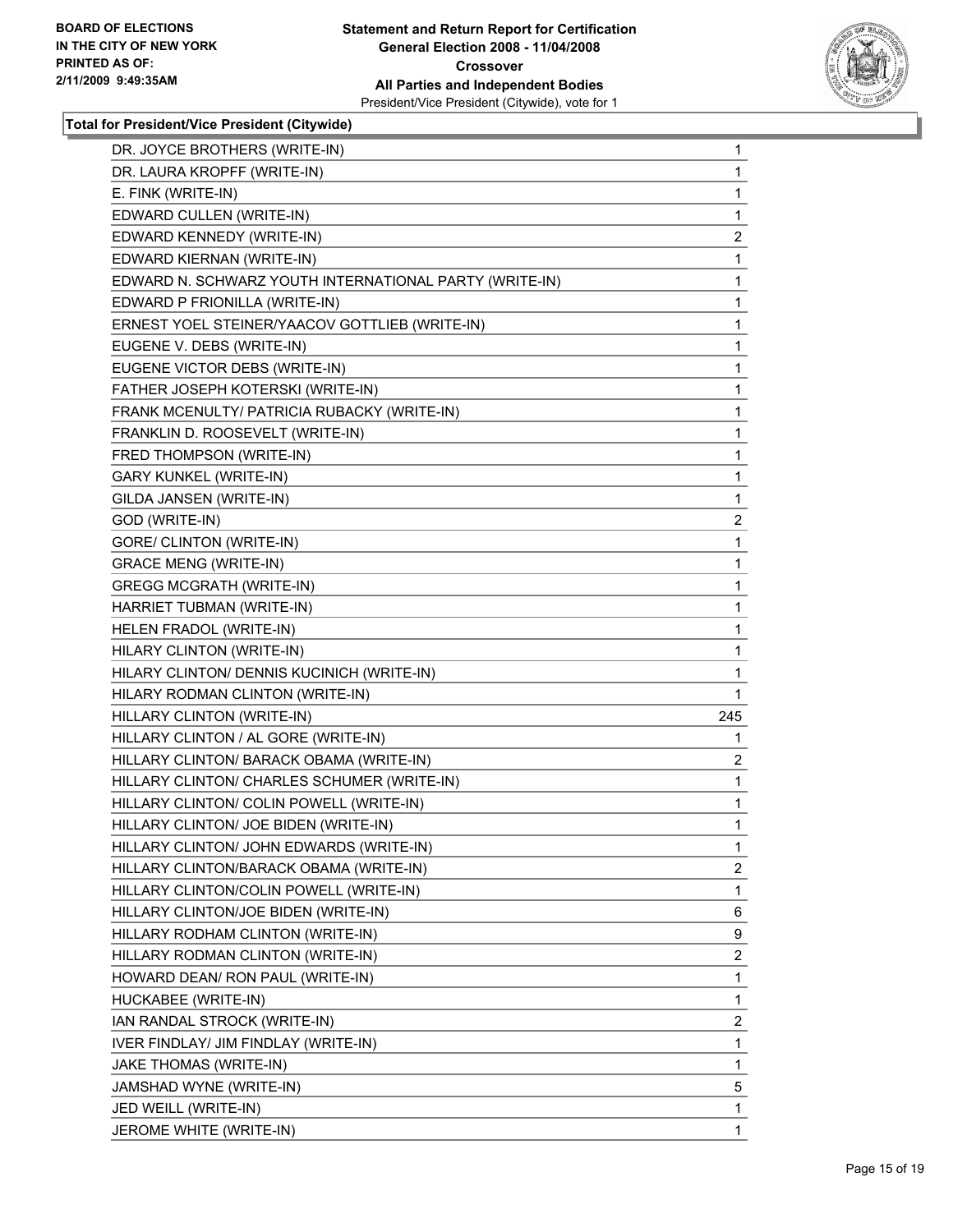

| JERRY ALTZMAN (WRITE-IN)                                     | 1                       |
|--------------------------------------------------------------|-------------------------|
| JERRY WHITE (WRITE-IN)                                       | 7                       |
| JERRY WHITE/ BILL VAN AUKEN (WRITE-IN)                       | 1                       |
| JERRY WHITE/ WILLIAM VAN ANKEN (WRITE-IN)                    | 1                       |
| <b>JESSE VENTURA (WRITE-IN)</b>                              | 2                       |
| <b>JESUS CHRIST (WRITE-IN)</b>                               | 2                       |
| JESUS OF NAZARETH (WRITE-IN)                                 | 1                       |
| JOE BIDEN (WRITE-IN)                                         | 3                       |
| JOE LIBERMAN (WRITE-IN)                                      | 1                       |
| JOE PATERNO (WRITE-IN)                                       | 1                       |
| JOE SCHRINER (WRITE-IN)                                      | 1                       |
| JOE THE PLUMMER (WRITE-IN)                                   | 1                       |
| JOHN BLANTON (WRITE-IN)                                      | 1                       |
| JOHN D'ARC (WRITE-IN)                                        | 1                       |
| JOHN DOE / JOHN SMITH (WRITE-IN)                             | 1                       |
| JOHN EDWARDS (WRITE-IN)                                      | 1                       |
| JOHN GLENN (WRITE-IN)                                        | 1                       |
| JOHN MCCAIN OF 2000 NOT 2008 (TOTALLY DIFFERENT PE (WRITE-IN | 1                       |
| JOHN MCCAIN/RENEE K. SINGER (WRITE-IN)                       | 1                       |
| JOHN STOSSEL (WRITE-IN)                                      | $\overline{\mathbf{c}}$ |
| <b>JOSEPH LIEBERMAN (WRITE-IN)</b>                           | 3                       |
| JOSHUA BRIDGE (WRITE-IN)                                     | 1                       |
| JOSHUA P CENTER (WRITE-IN)                                   | 1                       |
| KATIE COURIC (WRITE-IN)                                      | 1                       |
| KATRINA MCKENNA (WRITE-IN)                                   | 1                       |
| KENNETH ZWEIG (WRITE-IN)                                     | 1                       |
| <b>KESENICH (WRITE-IN)</b>                                   | 1                       |
| KEVIN GERSHENSON (WRITE-IN)                                  | 2                       |
| KINKY FRIEDMAN (WRITE-IN)                                    | 1                       |
| LOU DOBBS (WRITE-IN)                                         | 1                       |
| LUCY MARTINEZ (WRITE-IN)                                     | 1                       |
| MALLET BOY (WRITE-IN)                                        | 1                       |
| MARK ARONOV (WRITE-IN)                                       | 1                       |
| MARK DWYER (WRITE-IN)                                        | 1                       |
| MARTIN SORENSEN (WRITE-IN)                                   | 1                       |
| MARVIN H. MALATER/SARAH PALIN (WRITE-IN)                     | 1                       |
| MARY ANNE SCULLEY (WRITE-IN)                                 | 1                       |
| MARY ELLIN STEPHENS (WRITE-IN)                               | 1                       |
| MARY L CROWIN (WRITE-IN)                                     | 1                       |
| MARY RUWATT (WRITE-IN)                                       | 1                       |
| MATTHEW I. ROTH (WRITE-IN)                                   | 1                       |
| MICHAEL BLLOOMBERG (WRITE-IN)                                | 1                       |
| MICHAEL BLOOMBERG (WRITE-IN)                                 | 30                      |
| MICHAEL BLOOMBERG/ JOE BIDEN (WRITE-IN)                      | 1                       |
| MICHAEL R BLOOMBERG/MICHAEL R BLOOMBERG (WRITE-IN)           | 1                       |
| MICHELLE TITUS (WRITE-IN)                                    | 1                       |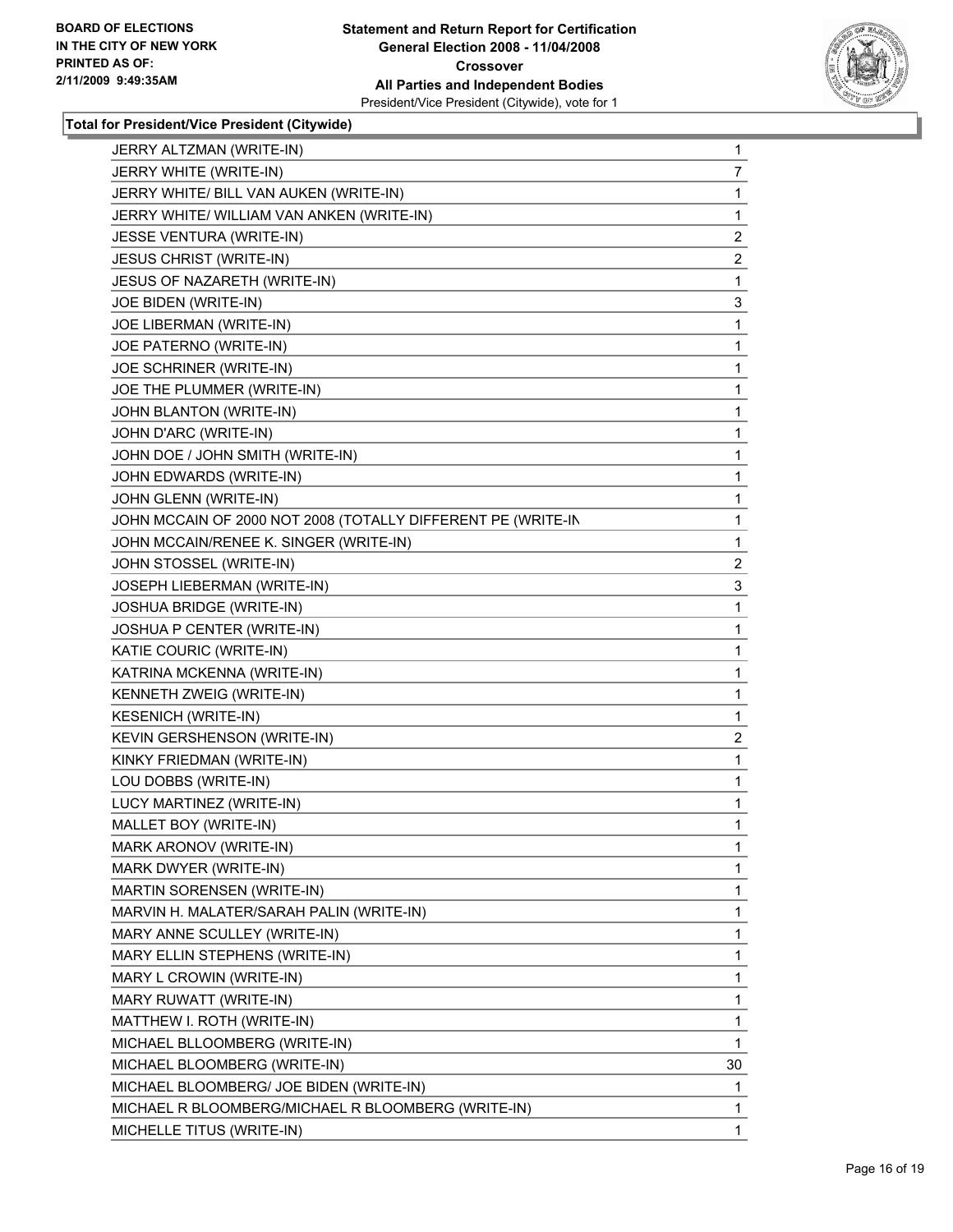

| MICKEY MOUSE (WRITE-IN)                                    | $\overline{\mathbf{c}}$ |
|------------------------------------------------------------|-------------------------|
| MIKE BLOOMBERG (WRITE-IN)                                  | 1                       |
| MIKE GRAVEL (WRITE-IN)                                     | 3                       |
| MILES MCPHERSON (WRITE-IN)                                 | 1                       |
| MITCHELL COHEN (WRITE-IN)                                  | 1                       |
| MITT ROMNEY (WRITE-IN)                                     | 9                       |
| MITT ROMNEY/RUDY GUILIANI (WRITE-IN)                       | 1                       |
| MITT ROMNEY/SARAH PALIN (WRITE-IN)                         | 1                       |
| MURIEL BECKERMAN (WRITE-IN)                                | 1                       |
| MURRAY CHEITEL (WRITE-IN)                                  | 1                       |
| MY CAT GINGER (WRITE-IN)                                   | 1                       |
| NADIN (WRITE-IN)                                           | 1                       |
| NADJWA NORTON (WRITE-IN)                                   | 1                       |
| NEER ASHERIE (WRITE-IN)                                    | 2                       |
| NEWT GINGRICH (WRITE-IN)                                   | 1                       |
| NICHOLAS L RAKOVIC (WRITE-IN)                              | 1                       |
| NO NATIONAL, HEALTH CARE, CONFDENCE, REDUCTION PLAN (WRITE | 1                       |
| NOAH SILVERSMITH (WRITE-IN)                                | 1                       |
| NONE OF THE ABOVE (WRITE-IN)                               | 1                       |
| OPRAH WINFREY (WRITE-IN)                                   | 1                       |
| PARIS HILTON (WRITE-IN)                                    | 1                       |
| PAT LYNCH (WRITE-IN)                                       | 2                       |
| PATRICIA NEWHALL (WRITE-IN)                                | 1                       |
| PATRICK D TOONEY (WRITE-IN)                                | 1                       |
| PAUL C. SARACENI (WRITE-IN)                                | 1                       |
| PAUL LITTLE ROD (WRITE-IN)                                 | 1                       |
| PAULETTE SHARNER (WRITE-IN)                                | 1                       |
| PETER CACHION (WRITE-IN)                                   | 1                       |
| PETER RAY (WRITE-IN)                                       | 1                       |
| PHYLLIS CHEITEL (WRITE-IN)                                 | 1                       |
| POTUS DONK (WRITE-IN)                                      | 1                       |
| PUDGY WHITE (WRITE-IN)                                     | 1                       |
| RAJKUMARY KRISHNA (WRITE-IN)                               | 1                       |
| RALF NADAR/ RON PAUL (WRITE-IN)                            | 1                       |
| RALPH NADEA (WRITE-IN)                                     | 1                       |
| RALPH NADER (WRITE-IN)                                     | 2                       |
| RAPLPH BOONE (WRITE-IN)                                    | 1                       |
| REV. JEREMIAH WRIGHT OF CHICAGO (WRITE-IN)                 | 1                       |
| ROBERT C. PETERSON JR. (WRITE-IN)                          | 1                       |
| ROBERT CASEY (WRITE-IN)                                    | 1                       |
| ROBERT DONG (WRITE-IN)                                     | 1                       |
| ROGEV CALEVO (WRITE-IN)                                    | 1                       |
| ROMNEY (WRITE-IN)                                          | 1                       |
| RON PAUL (WRITE-IN)                                        | 185                     |
| RON PAUL / BARACK OBAMA (WRITE-IN)                         | 1                       |
| RON PAUL / DENNIS KUCINICH (WRITE-IN)                      | 1                       |
|                                                            |                         |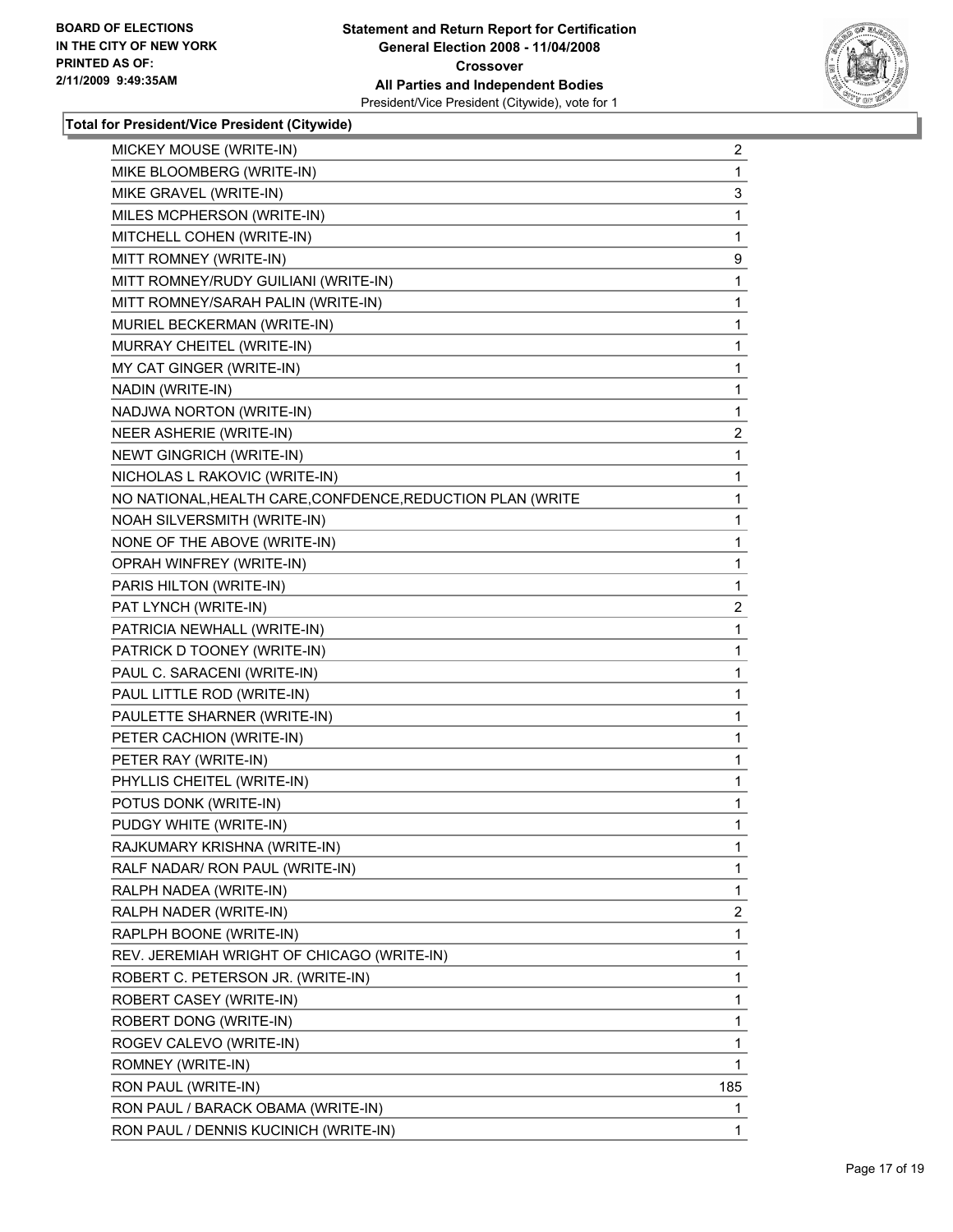

| RON PAUL / JESSE VENTURA (WRITE-IN)           | 1                       |
|-----------------------------------------------|-------------------------|
| RON PAUL AND JESSE VENTURA (WRITE-IN)         | 1                       |
| RON PAUL/CHUCK BALDWIN (WRITE-IN)             | 1                       |
| RONALD E PAUL (WRITE-IN)                      | 1                       |
| ROSLYN CARTER/HENRY STERN (WRITE-IN)          | 1                       |
| RUBEN WILLS (WRITE-IN)                        | 1                       |
| RUDOLF GIULIANI (WRITE-IN)                    | 1                       |
| RUDOLPH GUILIANI (WRITE-IN)                   | 3                       |
| RUDOLPH GUILIANI/MICHAEL BLOOMBERG (WRITE-IN) | 1                       |
| RUDY GUILIANI (WRITE-IN)                      | 2                       |
| RUDY GULIANI (WRITE-IN)                       | 1                       |
| RY (WRITE-IN)                                 | 1                       |
| SAM BROWNBACK (WRITE-IN)                      | $\overline{\mathbf{c}}$ |
| SAMMY SHALOM (WRITE-IN)                       | 1                       |
| SEBASTIAN D'BROWSKY (WRITE-IN)                | 1                       |
| SEN. ROBERT P. CASEY JR. (WRITE-IN)           | 1                       |
| SENATOR JAMES WEBB DEM; VA (WRITE-IN)         | 1                       |
| SHAYA MARCUS (WRITE-IN)                       | 1                       |
| SHLOIME BERKOWITZ (WRITE-IN)                  | 1                       |
| SOCIALIST EQUALITY PARTY (WRITE-IN)           | 1                       |
| SOCRATES (WRITE-IN)                           | 1                       |
| STEPAN BANTALINI (WRITE-IN)                   | 1                       |
| STEPHEN COLBERT (WRITE-IN)                    | $\overline{\mathbf{c}}$ |
| STEPHEN SAUNDERS (WRITE-IN)                   | 1                       |
| STEVE GETZ (WRITE-IN)                         | 1                       |
| STEVEN COLBERT (WRITE-IN)                     | 1                       |
| STEWART B MILSTEIN (WRITE-IN)                 | $\overline{\mathbf{c}}$ |
| T BOONE PICKENS (WRITE-IN)                    | $\overline{\mathbf{c}}$ |
| TEDDY ROOSEVELT (WRITE-IN)                    | $\overline{c}$          |
| THOMAS TULLY (WRITE-IN)                       | 1                       |
| TINA FEY (WRITE-IN)                           | 1                       |
| TOM JONES (WRITE-IN)                          | $\overline{2}$          |
| TOM TANCREDO (WRITE-IN)                       | 5                       |
| TOM TANDREDO (WRITE-IN)                       | 1                       |
| TOM WEISS (WRITE-IN)                          | 1                       |
| TRUTH & BEAUTY (WRITE-IN)                     | 1                       |
| US REP. DUNCAN HUNTER (WRITE-IN)              | 1                       |
| VALDMER PUTIN (WRITE-IN)                      | 1                       |
| VINCENT BOOKER (WRITE-IN)                     | 1                       |
| <b>VLADMIR PUTIN (WRITE-IN)</b>               | 1                       |
| <b>WARREN BUFFETT (WRITE-IN)</b>              | $\overline{c}$          |
| WARREN HATCH (WRITE-IN)                       | 1                       |
| WE CAN RUN THINGS BETTER OURSELVES (WRITE-IN) | 1                       |
| WILLIAM AYERS (WRITE-IN)                      | 1                       |
| WILLIAM CLINTON (WRITE-IN)                    | 1                       |
| YHWH (I GREAT JEHOVAH) (WRITE-IN)             | 1                       |